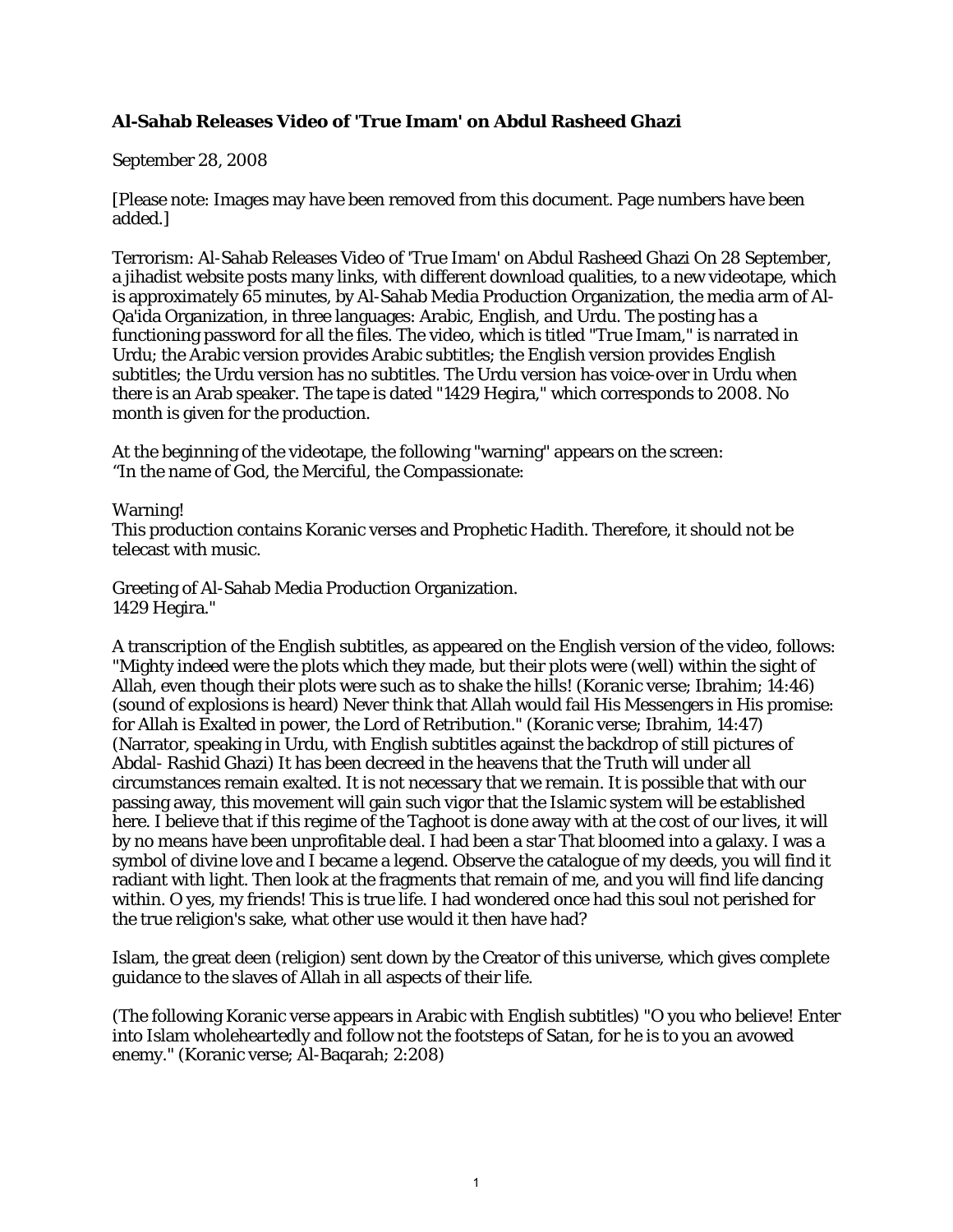(Narrator, continuing) and is the only way to success in this life and the hereafter: Six decades ago, the Muslims of the subcontinent acquired a territory in the name of the establishment of Islam. Because of the way it was associated with the word of Tawheed, millions of Muslims rose up and made sacrifices for the acquirement of this territory, the likes of which have rarely been seen in the history of mankind. What is the meaning of Pakistan?

(Shouts in Urdu, with subtitles in English) There is no god but Allah. What is the meaning of Pakistan? There is no meaning but Allah.

(Narrator) But those who carry in their hearts a longing for the rule of Islam and love for their Lord and His Messenger have been forced to wonder whether this territory was really acquired for the supremacy of Islam and the establishment of the shari'ah, or was the real objective that a class rebellious against Allah, loyal to the English, and tired of the Reli gion should rule this land, (still pictures of President Bush and Pakistani Prime Minister Reza Gillani) enforce the regime of infidelity over it and take all aspects of individual and communal life in a direction which conflicts with the pleasure of the Lord of the worlds?

(Religious chants) They are miles away from Islam. They are a running sore afflicting the nation. They are all rebels against Allah. These heads of states are nothing at all.

(Narrator) People of Pakistan! Isn't the history of Pakistan witness to the fact that the greatest obstacles facing the application of divine orders in this country has always been its ruling class, be the politicians, the bureaucrats or the military? Aren't they the ones who have subjected all those who stand for the establishment of the shari'ah, whether Islamic scholars or ordinary Muslims to the worst forms of oppression? Aren't they the wretched ones who kept running the infidel setup introduced by the British even after they departed, in exact accordance with their wishes and with the utmost loyalty, thus keeping the Muslims of Pakistan bound in the chains of European slavery from independence until today?

(Religious chants) Their ideas are wrong, their characters are wrong, their foundations are wrong, their structures are wrong. The imitators of the East are perverse, the fans of the West are nothing at all.

(Narrator) Hasn't the open mocking of every symbol of Islam -- including the veil, the beard, and the hudood of Allah (divine penal code) -- become an everyday routine for this ruling class, which is awestruck by atheist Western sciences, thoughts, and ideas? Isn't this the class which, after itself acquitting the certificate of qualification from Lord Macaulay's educational system forced generation after generation of Pakistanis to go through the same secular educational system as well, and even removed whatever Islamic contents were left in the official curricula, so that the youth of this nation would forget the actual purpose of their life--i.e. worshipping Allah and following the Sunnah of His Messenger (peace and blessings be upon him) -- and waste their youth in building careers and elevating their worldly status?

(English subtitles appearing on screen while narrator reads above remarks; these come under the headline "Macauly's Minute on Indian Education delivered in 1835" ) The reality about the educational system of Pakistan compiled by Lord Macaulay. "It is impossible for us, with our limited means, to attempt to educate the body of the people. We must at present do our best to form a class who we govern; a class of persons, Indian in blood and color, but English in taste, in opinions, in morals, and in intellect.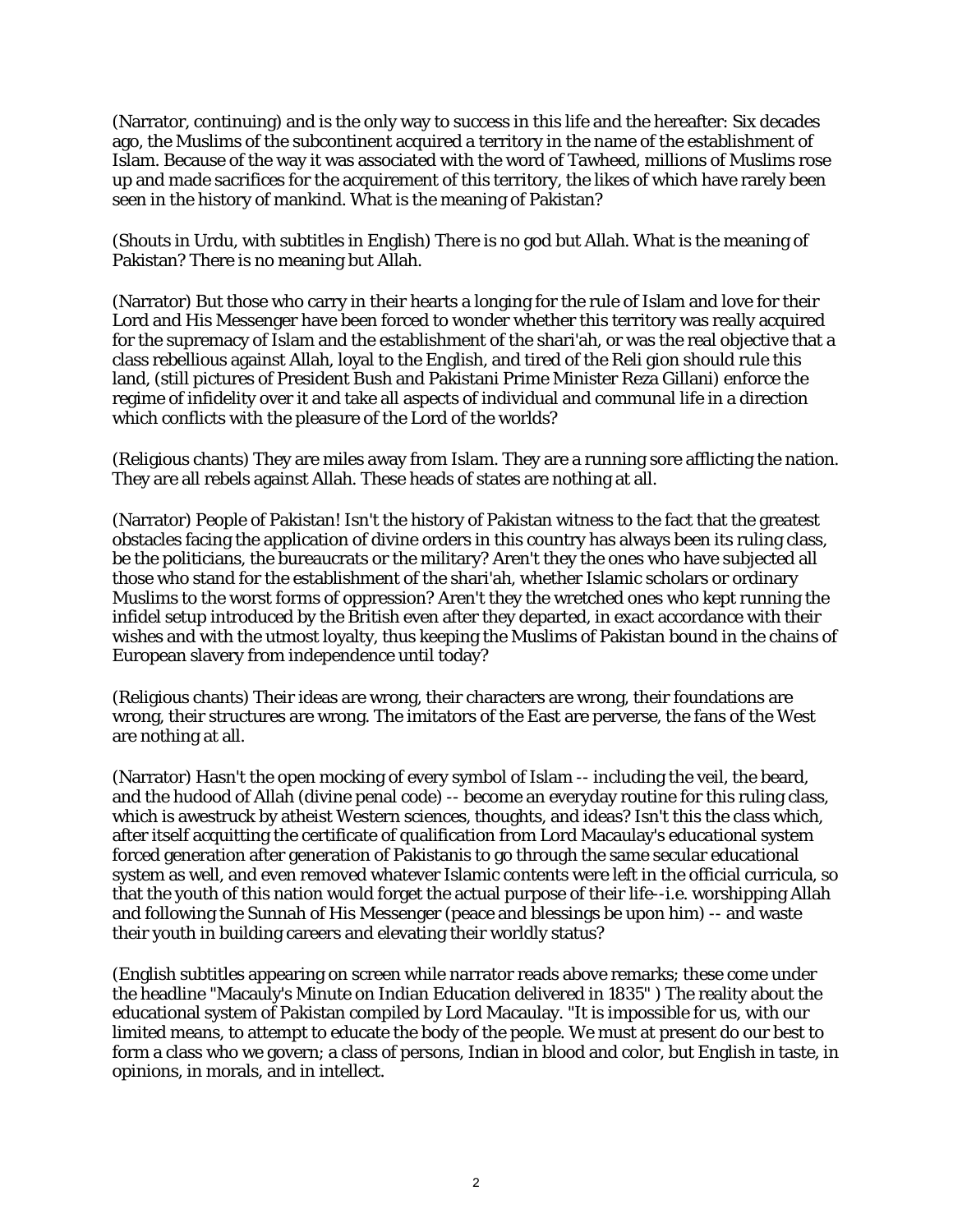(Narrator continues) Isn't it due to the remarkable care and special efforts of this ruling class that a multidimensional flood of decadence and immorality has shaken the moral foundations of this Muslim society? Being pious remaining persistent in it is becoming more difficult day by day committing sins -- both major and minor -- is being made easier, and lust and greed have found a place even within noble families and chaste hearts. Aren't the politicians of Pakistan the ones who are ready at any given time to sell their religion, morality, principles, values, honor, dignity, and whatever they own in order to secure the throne of power?

(Altaf Hussein, addressing a crowd) In the public gathering--at this time, the vicinity and roads are jammed for miles on end! And next time there is a gathering, all of Lahore will be jammed. (applause by crowd) Muttahida slogan! Long live Altaf!

(Narrator) Are they not the ones who, for personal interests and gains, split Pakistan into two 36 years ago by adding fuel to the fire of racial prejudice?

(Screen caption that reads: Bhutto using foul language against Muslims of Pakistan- 1971) (Bhutto) Egypt, Syria, Iraq, Lebanon, Mo rocco, Algeria. We want good relations with all Muslims, then with those with whom we lived in one country, who struggled with us for one Pakistan, who are Muslims and will remain Muslims. I want to ask you, you decide: What type of relations do you want with them? Because the decision... Listen; listen...because you people will have to decide. I will not make the mistake of making this decision. Who am I to decide? Who am I to make your decisions? My God, how can I decide on behalf of the people? If you people accept... (Applause)If you people accept... no, no, no. Ok, if you people accept, then fine; if not, they can go to hell! They can go to hell!

Ok, so we accept what you want. Sit down, sit down! Listen, listen! This is not proper. OK, do not want us? We do not want you! Go to hell, sons of swines, go to hell! (Narrator) Are these not the ones who in every election, acquire votes from the people of Pakistan by promising them a fantasy world of enchanting dreams and charming illusions, but as soon as they gain power, forget about everything except hoarding ill gotten wealth? Is it not the bureaucratic class which has for years been fulfilling the sacred obligation of running the infidel democratic regime in the light of American instructions with the utmost efficiency? Are they not the ones who have kept common Muslims chained in a corrupt structure of complicated rules and regulations, so that they are never able to find their way out of the whirlpool of their personal worries? Is it not the Pakistani Army whose root objective, instead of defending the country's frontiers, is now the safeguarding of the business interests of its generals? 31 former officers of this army are deputed as Pakistan's ambassadors to different countries, and a large number of serving and retired officers have been appointed as federal and provincial ministers, or planted in the top seats of important national organizations. It is an army which does not merely disregard its motto of "faith, piety, and jihad in Allah's path." No! It also uses its full force to annihilate anyone who dares to raise the banner of "Faith, Piety, and Jihad in Allah's path." Its leaders take pride in being a frontline ally of the global Zio-Crusader coalition, and its common soldiers do not hesitate for a moment to spill Muslim blood with their own hands in Waziristan, Balochistan, Swat and Islamabad. They are so obedient to their officers that they even violate the orders of Allah- the Esteemed Lord- for their sake, and do not hesitate when it comes to showering bullets on mosques and Madrasses, and Islamic scholars and students, even if they be veiled females. This is the army that laid down its arms in front of the Hindus in spite of an armed strength on ninety thousand soldiers, fled from the Kargil front leaving the corpses of its soldiers behind, and admitted defeat at a single phone call from the Americans, but when ordered to kill the mujahidin of Islam, this same army is fully prepared to execute these orders, even if that means the death of entire convoys of its troops, or the surrender of 300 of its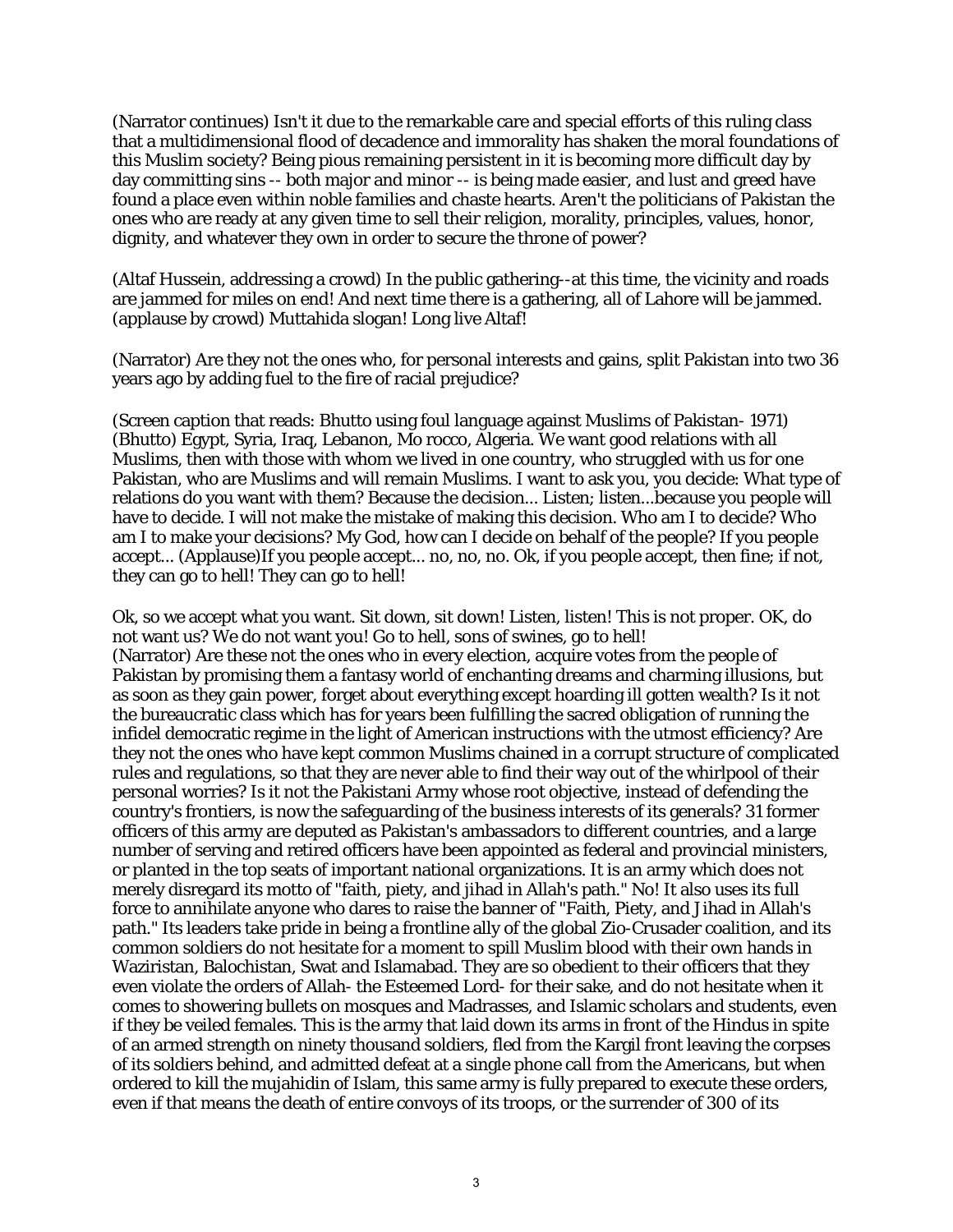soldiers at one go; and it turns a blind eye to the commandments of the Shar'iah and national pride and honor, to prove its undiluted loyalty to its true masters-- America and the NATO coalition.

Without a doubt, the biggest tool for the enforcement of the Zio-Crusader agenda and the safeguarding of American interests in Pakistan and the whole region is this Pakistan Army. Muslims of Pakistan! Is not the police of Pakistan, which has become the most organized force for the oppression of the Muslims living here instead of the safeguarding of their religion, life, wealth and honor, and has taken the lead in raid on Madrassas, aggression against students and insults to their scholars of Islam; and arrested eight hundred Arab, Turkish, Chechen, African, and other emigrant mujahidin after the fall of the Islamic Emirate of Afghanistan after searching for them and even their families in every nook and cranny of Pakistan, to hand them over to the Americans in return for heavy sums of money?

(The following English subtitles appear on the screen against footage of policemen arresting people)

- "It will be the hands of oppressed sisters and in them will be your collars..." Also

- "The police arresting and torturing the relatives of those imprisoned by the intelligence agencies of Pakistan for the "crime" of helping the Religion."

- Allah will ask you: O young men! Had you not heard my Koran?!" (Amina, a woman not further identified) Leave my son alone! Let my son go!

(Policeman) Go to the side!

(Unidentified man, shouting) What are you doing? Let him wear his clothes!

(Unidentified man, shouting) Help me... help me!

(Police officer) Throw him inside... spoiled brat!

(Unidentified man, shouting) Why will not anyone help me! Why will not anyone help me!

(Unidentified woman, shouting) I want my son right now! My son! I want him back right now!

(Unidentified child, crying) Mom, save my brother, please bring him back. Mom, please save my brother!

(Unidentified woman, shouting) Why did you strip him? Bastards! Die! Die! I hope you all die! I hope God does not grant you a funeral! I pray he does not grant you anything! I hope you all die. (Narrator) Is it not the Pakistani intelligences which spy on Muslims instead of infidels, and not only that, but hand over their secrets to the infidels; and arrest the mujahidin, the righteous scholars, and the preachers of the Religion, and torture them most brutally in clandestine jails? Are not they the hypocrites who provided the Americans with all the information necessary for toppling the Islamic Emirate of Afghanistan, and played the role of an American spy against the Mujahidin? Thus, and as a result of the combined efforts of the army, bureaucracy, police, secret services and politicians, raising a cry for the establishment of Islam in Pakistan- a country which had actually been established on the name of Islam- has today become a punishable offense.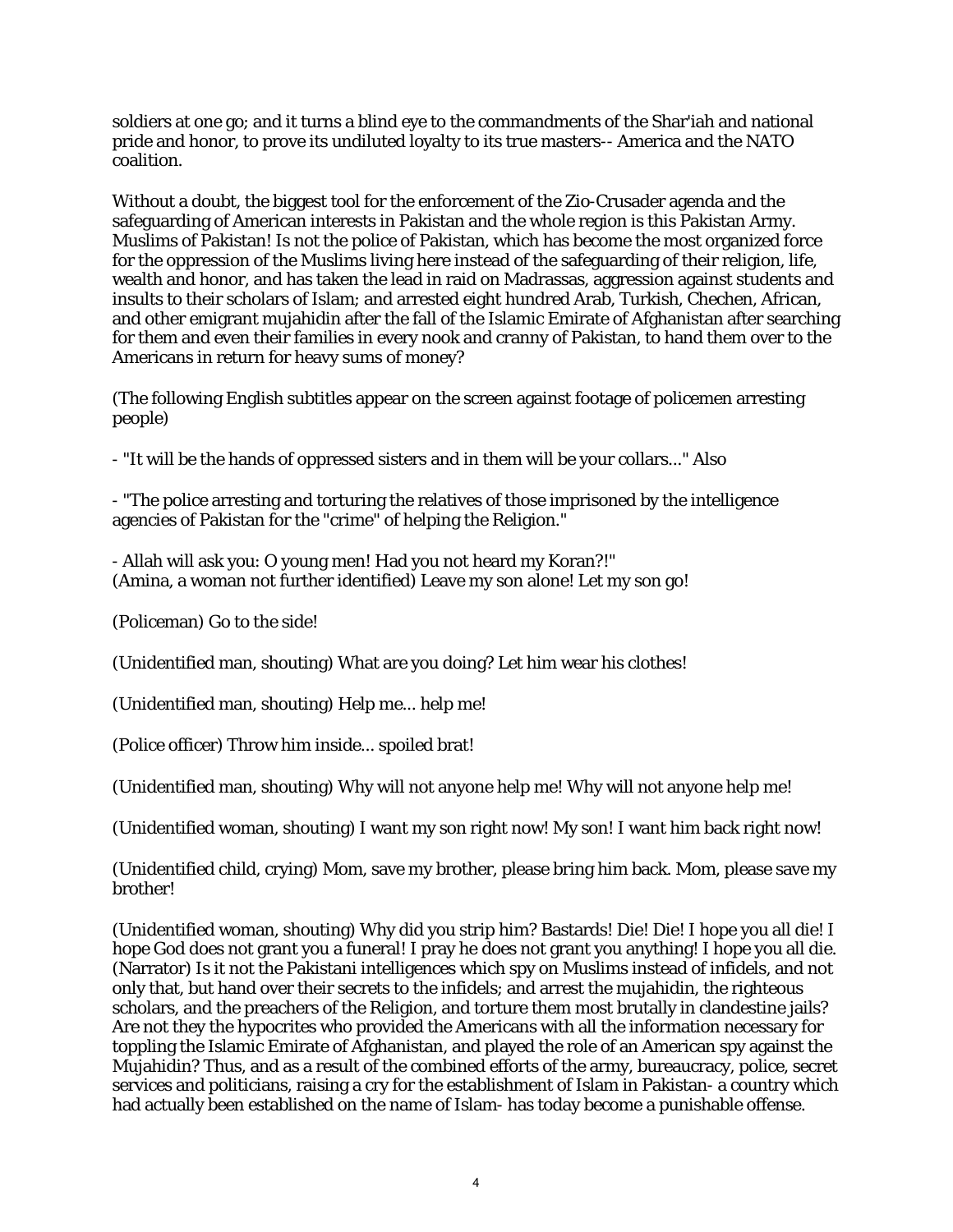It has now become clear to the people of Pakistan the Satanism of these anti-Islam classes; the classes which today stand under the American Crusader banner in this global war between Islam and Kufr (infidelity), and have put all their weight behind the infidels and against the Muslims. (Analyst Ijaz Ahmad, commenting on Benazir Bhutto's return to Pakistan, In English) My sense is that was probably the heart of the deal with Benazir, that she will become the prime minister of Pakistan at the head of a legitimate elected government and would allow the US special forces to operate from Pakistani territory in a very big and open way.

(Recitation of a Koranic verse against video footage of President Musharraf meeting with President Bush) "O ye who believe! Take not the Jews and the Christians for your friends and protectors. They are but friends and protectors to each other. And he amongst you that turns to them (or friendship) is of them. Verily Allah guides not a people unjust." (5:5)

(Narrator) (video footage shows fighters firing RPGs) It is among the agreed upon and settled principles of the Shar'ah, that arresting Muslims and handing them over to the infidels; leaking secrets of Muslims to the infidels; killing Muslims on the orders of the infidels' or helping and aiding the infidels in the war between Islam and Kufr (infidelity) in any way amounts to apostasy from the religion and is the most explicit form of Kufr., and mere verbal recitation of the "shahada" (testimony of Islam) or persistency in prayers and fasting is of no benefit whatsoever in the eyes of Allah to the perpetrator of these heinous acts. Although on one hand such religion- trading factions are present in Pakistan, honorable examples of dignity, faith, merit, and determination are also found on the other; examples of heroes who agreed to undergo every hard trial and confront every oppressor and tyrant, but never agreed to sell their faith or hesitate in openly declaring the Word of Truth in the face of this infidel regime. They are the lions of Islam, who stood up to every global and regional Taghout (idol) and blocked its path at every turn; who never considered the strength of falsehood and their own lack of resources to be excuses for abandoning the path of truth, and who never let the banner of jihad fail. They are the spiritual sons of Shah Abdul Aziz of Delhi, Syed Ahmad Shaheed, Shah Ismael Shaheed, the scholars of Sadiqpur, Titu Mir, Hajji Imdadullah Muhajir Makki, Hajji Sahib Turangzai, Sir Tor Faqeer, Mullah Paainda and Faqeer of Ippi-- may Allah have mercy on them all-- who kept themselves away from worldly filths, the infidel democracy, and the courts of the ruling class; and safeguarded the Religion in the entire region through mosques and Madrassas, writing and compilation, preaching and sermons, and jihad and Qital (fighting). They obliterated every evil meant to uproot Islam; and they spread virtues and blocked the path of vices with the firmness of rocks. They battled the atheist Soviets and their agents in Afghanistan for years and lay to rest twelve thousand of their precious young men to the Afghan soil, returning to Pakistan only after they had completely defeated the Communists. They could be found in Kashmir, Bosnia, Chechnya, Iraq, Somalia, and every other front where the Ummah (nation) was in need of their assistance.

They abandoned their worldly preoccupations and their educational and intellectual activities at the call of the Amir of the Believers, Mulla Muhammad Umar Mujahid, and traveled once more to Afghanistan with their hearts burning with desire for the establishment of the Shari'ah. They combated the regional agents of global Kufr, more than once sacrificing thousands of young men in a single battle to achieve the great objective of the establishment of the Islamic Emirate. They confronted the neo-Crusader assault directed by America through their writings, speeches, selves, wealth and everything else at their disposal, in spite of extreme enmity and opposition from the apostates and hypocrites, and in defiance of the entire world. They have hosted and aided in every possible way the Arabs and other emigrant mujahid brothers and their families in the tribal areas and throughout Pakistan; and by the grace of Allah, it is their God-given fortune to be called the Ansaar (helpers) of these emigrant brothers until today.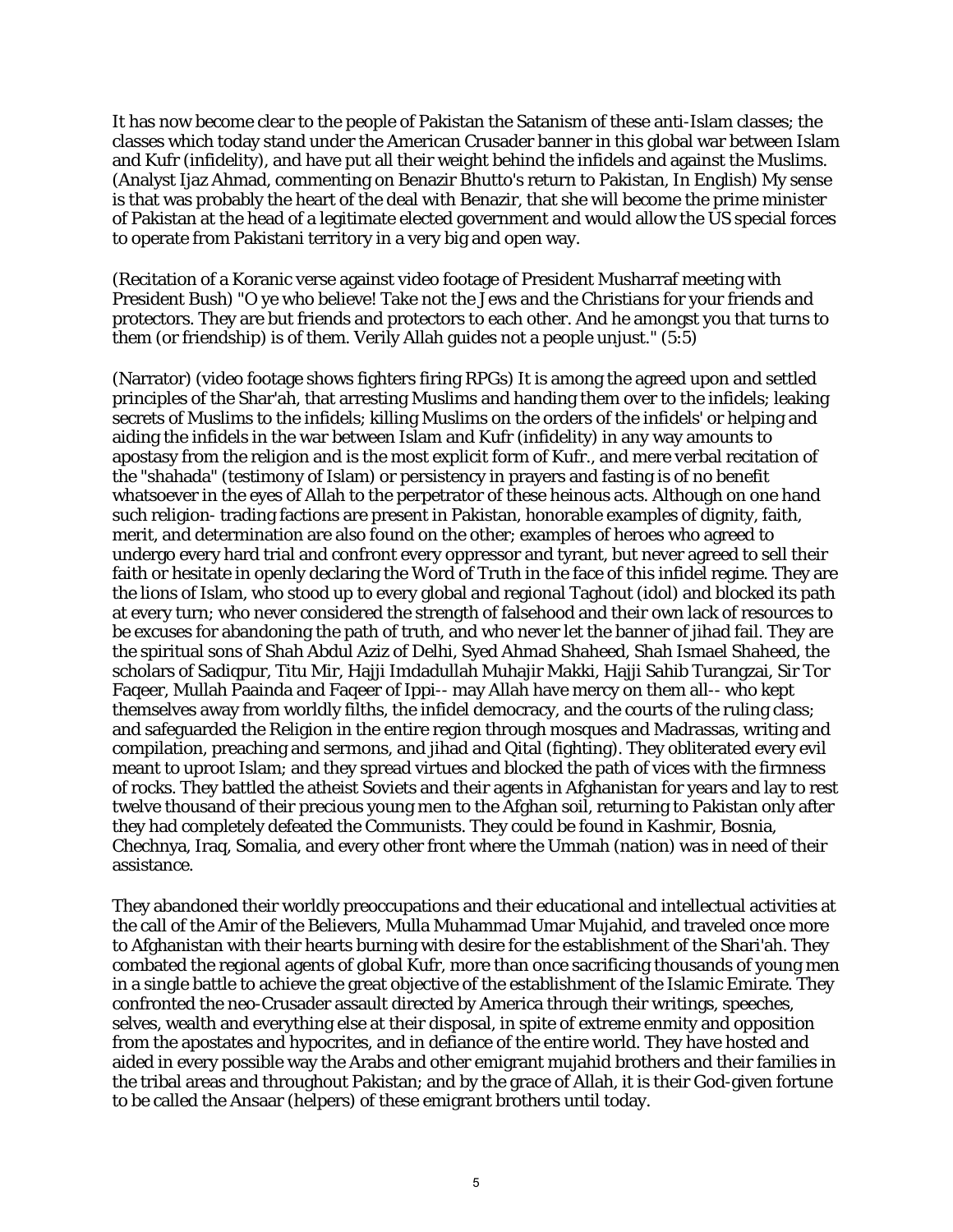They attacked London, capital of Crusader Britain, in the persons of the martyrs Siddique and Tanveer; they revived the memories of the noble predecessors by openly declaring the truth and giving enormous sacrifices in the forms of Mufti Nizamuddin Shamzai Shaheed, Mufti Ateeq-ur-Rehman Shaheed and their fellow martyred scholars; and they rubbed in the dirt the arrogance of this filthy army, the slave of the Crusaders in the persons of the martyred commanders Nek Muhammad and Abdullah Mehsud, may Allah shower them with His mercy.

(Religious song)O martyrs! It is because of your benevolence that we are able to hold our heads high...

(Narrator) To crown this caravan of resolution and faith honor and eminence, Allah singled out the jealous scholars and students of Lal Masjid (Mosque) and Jami'ah Faridiah and the chaste and virtuous mujahid daughters of Jamiah Hafsa.

(Religious song) We endure oppression for so long, and today we are able to pay back and avenge...O martyrs! It is because of your benevolence that we are able to hold our heads high...

(Narrator) These champions of the Muslim Ummah presented an example of jealousy for faith that shocked the foundations of this corrupt regime of falsehood. This mosque and Madrassa set alight a fire of religious zeal in a state of pitch darkness that transformed delicate souls into volcanoes of bravery and courage. Brimming with the love of Allah and passion for martyrdom, these male and female students and their teachers raised a cry of faith, the terror and awe of which shook the realm of infidelity.

(Voice of unidentified woman addressing a large group of veiled women in black) Our country was created in the name of Islam, so why has Islam not been established in it to this very day? When this country was created in the name of Islam, why are Muslims being humiliated in it? Why is its soil being constrained for Muslims? When this country was created for Islam, why are the flag-bearers of Islam being martyred here day after day? Why is nudity and immorality thriving in the country? When this country was created for Islam, why are the mujahidin being dishonored here? When this country was created for Islam, why are the strongholds of Islam the mosques and Madrassas- being demolished here?

(Narrator, speaking against the backdrop of footage showing Musharraf, explosions) Intoxicated by a lust for power and encouraged by American backing, the rulers decided to punish these jealous students for holding Islam dear and demanding the establishment of Shari'ah.

(Voice of US President George Bush, a screen caption says "ringleader of global Kufr Bush cheers on his servile Pakistan Army following the Lal Masjid operation") Earlier this month, President Musharraf sent in Pakistani forces to go after radicals who seized control of a mosque, and then he delivered a speech vowing to rid all of Pakistan of extremism. Pakistani forces are in the fight, and many have given their lives. The United States supports them in these efforts. And we will work with our partners to deny safe haven to the Taliban and al Al-Qa'ida in Pakistan - or anywhere else in the world.

(Narrator, speaking against the backdrop of footage showing Pakistani officials speaking to the media) And then, after using the bluff of dialogue, these Taghoot rulers soaked their unclean hands in the students' pure and innocent blood. In spite of a million attempts to cover up the innocent nature of these martyrs with deception and deceit, the foulness of this government and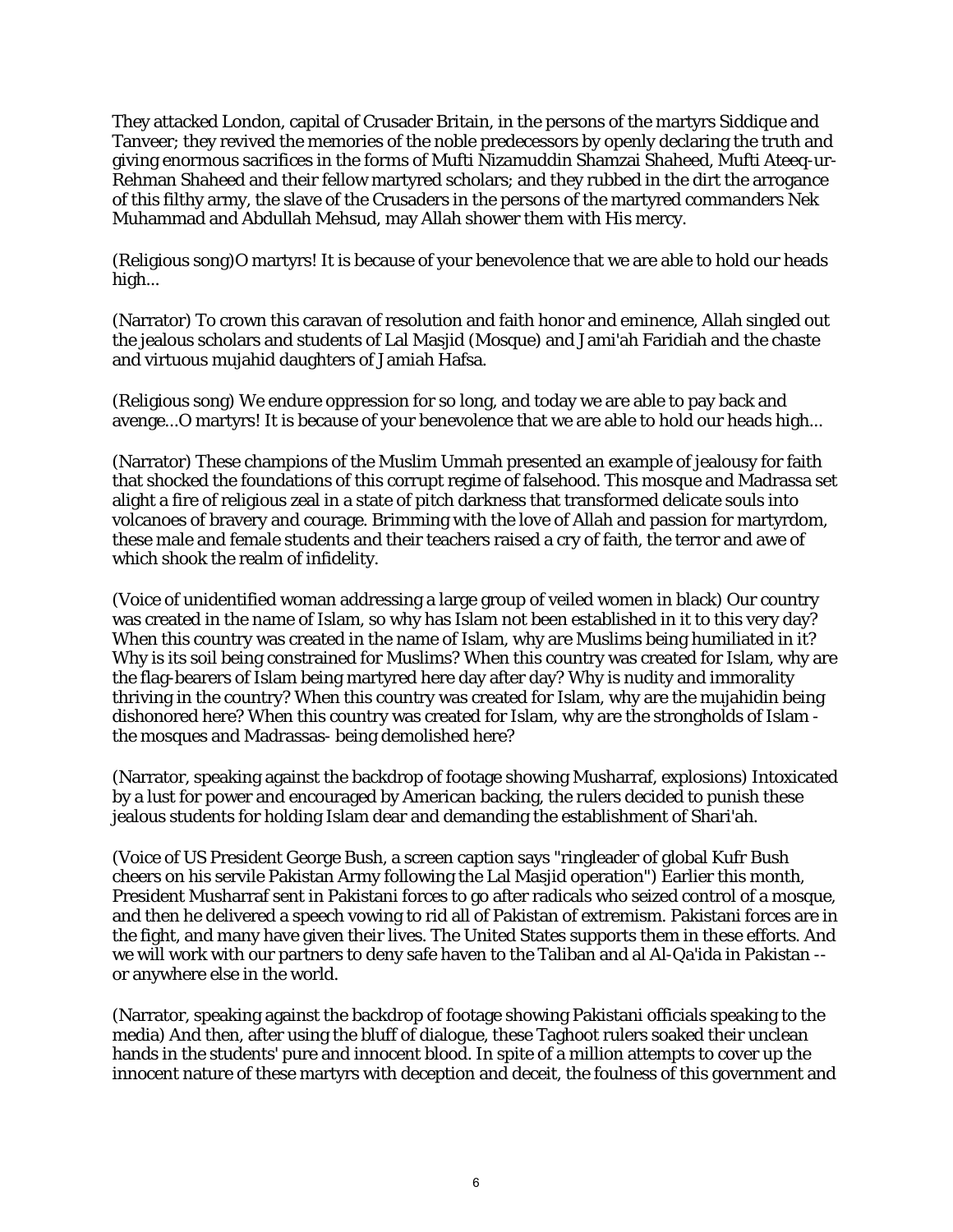the military forces that took part in this apostasy became plain in all its hideousness and despicableness.

(Javeed Ashraf, speaking in Urdu with English subtitles) Bodies were lying there; blood was splattered there; so if we had taken the journalists straight away, it would have been a very nauseating and a very horrible scene, because all the bodies were lying there.

(Koranic verse, carried against the backdrop of photos of Pakistan Army soldiers) "If a man kills a believer intentionally, his recompense is hell, to abide therein (for ever) and the wrath and the curse of Allah are upon him, and a dreadful chastisement is prepared for him." (4:93)

(Voice of Abdul Rasheed Ghazi, speaking in Urdu with English subtitles; a screen caption says "conversation during the operation") We have neither killed anyone nor have we committed any crime for so many of our children to keep being murdered here each day as a punishment. There is a boy, Ateeq, who lived in this sector, who was martyred just this morning; and all praise is due to Allah, his grave gave off a fragrance. All of us could smell it, and it was exactly the scent which came from my father's grave. We believe that if even a few people stand up to a large army, they can confront it if they are on the Truth; and we are on the Truth -- that is why we have been able to fight them for so long.

(Narrator, speaking against the backdrop of footage of Abdul Rasheed Ghazi, people washing their faces before prayers) Without a doubt, those upright teachers are deserving of having pride be taken in them. They are the ones who poured into the hearts of this caravan of martyrs passionate love for Allah and His Messenger, and prepared them to give even the greatest of sacrifices for the establishment of this Deen (religion) and the protection of the rites of Allah. Foremost among them is the martyred son of a martyred father and a martyred mother, Maulana Abdul Rasheed Ghazi, may Allah have mercy on him, who preferred dying with honor and dignity rather tha n living a life of humiliation and bowing in front of falsehood, and thus proved himself the leader of the caravan of these great martyrs.

(Voice of Abdul Rasheed Ghazi, speaking in Urdu with English subtitles; a screen caption says "conversation during the operation") I would like to give this message to the world: One should be firm on the Truth, and to bow down to (worldly) might is not the actual truth. The actual truth is Allah, and to Allah we all return. Life and death are true. Man should live with honor. These people wanted me to bow down to them.

(Narrator, speaking against the backdrop of footage of the grave of the father of Abdul Rasheed Ghazi and Usama Bin Ladin with his fighters) Maulana Abdullah --father of the Shaheed Ghazi- who was also martyred at the hands of Pakistani intelligence for the crime of proclaiming the truth, when he returned to Pakistan after his meeting with Shaykh Usama Bin Ladin in Afghanistan and (after he) began urging the Muslims here to discharge the obligation of Jihad. This is followed by a video clip showing Rasheed talking to an unidentified journalist.

(Rasheed, speaking in English and pointing to a tree) My father was assassinated on this tree.

(Journalist) These very small trees here...

(Rasheed, speaking in English) At that time, this tree wasn't here.

(Journalist) What led up to this?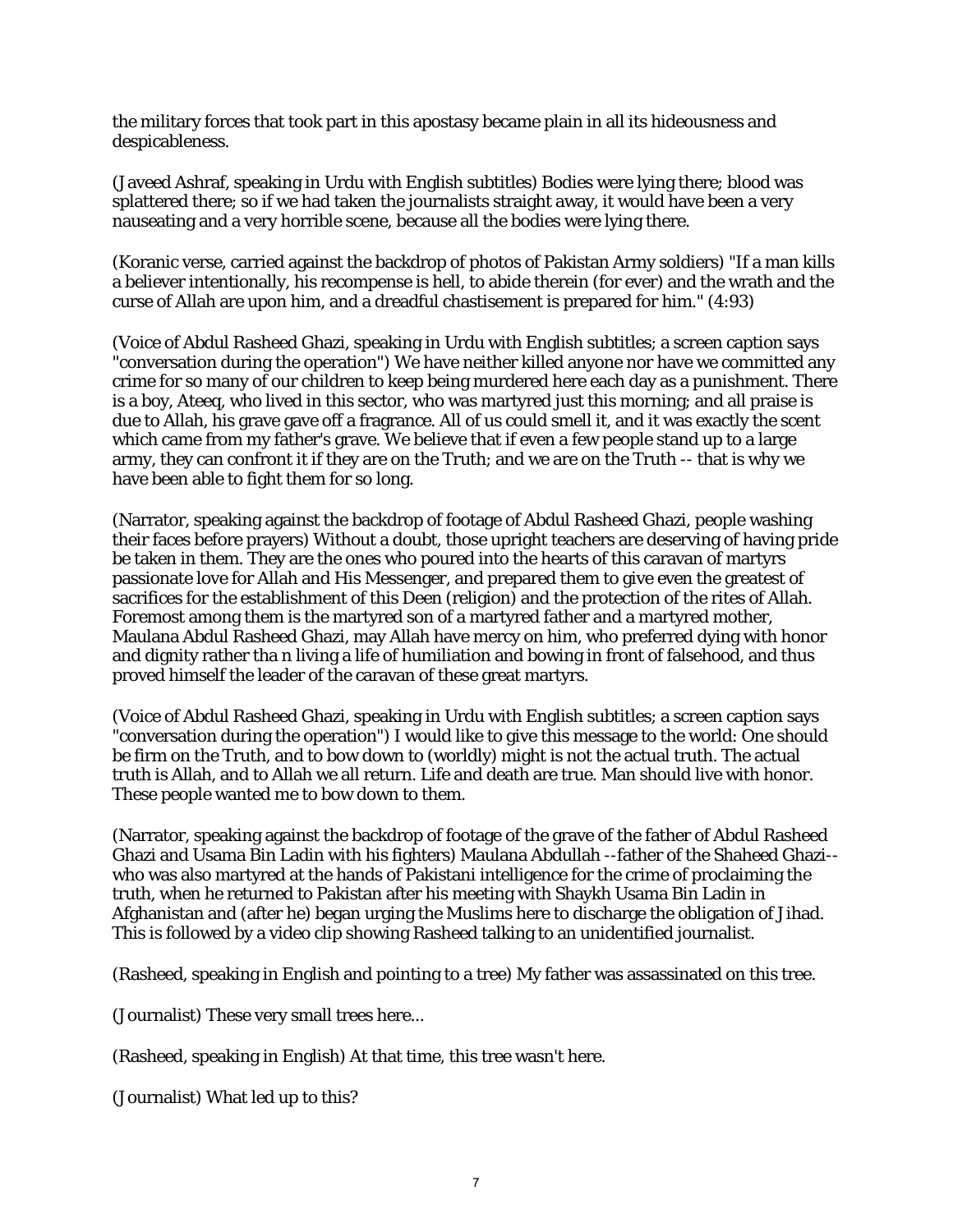(Rasheed, speaking in English) Well, I am not sure. It was in 1988 and just few months back, he had met Usama Bin Ladin, and I also met him in Qandahar.

(Journalist) When your father came away from that meeting, what was his mood?

(Rasheed, Speaking English) When he came back in his (words indistinct), he narrated the whole story and how he met him. He said that I am convinced. I think that whatever he thinks, he is right.

(Journalist) And he wanted to support him, I mean, in Pakistan.

(Rasheed, speaking in English) Yes, he wanted to support him in Pakistan...

(Journalist) Bin Ladin

(Rasheed, speaking in English) He said at least I am going to support him.

(Journalist) And in your mind that was relevant to what happened to your father in his assassination. (Words indistinct). What he said?

(Rasheed, speaking in English) That was the point. From there I started....

(Journalist) So, that was your awakening...

(Narrator, speaking against the backdrop of footage of a gathering of people and Ghazi Abdul Rasheed) Islamic history is witness to the fact that those who renounce the Taghoot and grasp tightly the handhold of Allah refuse to tolerate the directing of even the slightest dishonor towards the Religion.

(First unidentified man) When did you last meet Mr Ghazi?

(Second unidentified man) Sir, I met him almost four or five years ago.

(First unidentified man) How did you find Mr Ghazi?

(Second unidentified man) We would feel like kissing his hands and feet. He was such a lovely person. Whatever he was, has been martyred (he starts crying). Our entire town is weeping. May Allah honor everyone with martyrdom like Ghazi Abdul Rasheed was honored with it.

(Narrator, speaking against the backdrop of footage of Ghazi Abdul Rasheed washing his hands, talking to people, children chanting, people protesting, people arrested by Pakistani Army soldiers) The Shaheed Ghazi, may Allah have mercy on him, decided to challenge this regime of the Taghoot by relying on and trusting in Allah alone, and thus utterly humiliated this arrogant falsehood, which had blindly trusted in its own might and power. The Shaheed Abdul Rasheed Ghazi, may Allah have mercy on him, had perceived that this oppressive secular regime of the Taghoot is pushing the Muslims of this region and their cities and towns toward the abyss of apostasy, and is teaching them to be obstinate slaves to its infidel masters, so that the Muslims living here be deprived of Islamic doctrine, e thics, and culture and start imitating the Jews and Christians completely.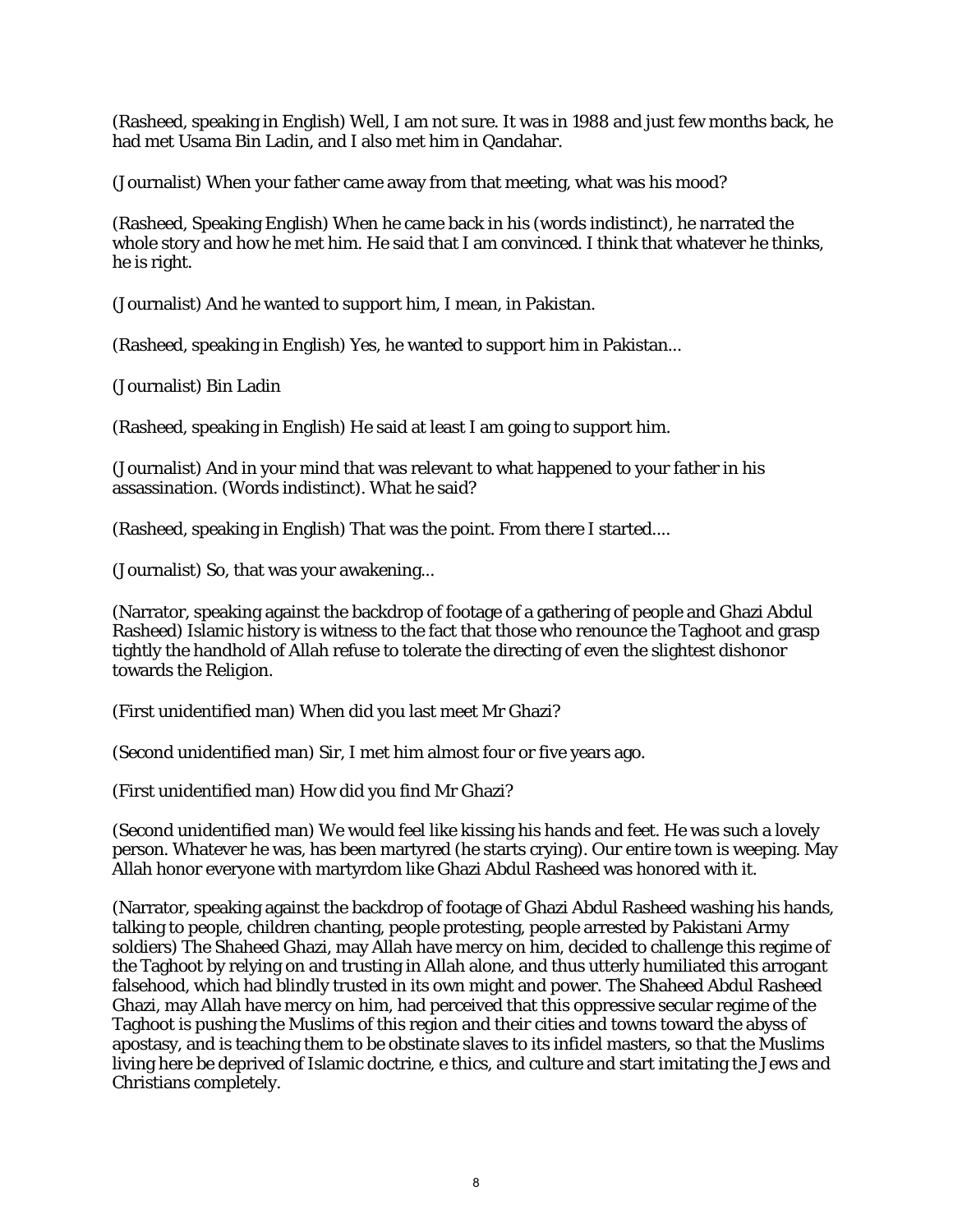The sixty-year history of Pakistan was also in front of him, where even the most prominent names of the religious sector which had become part of this regime --although they did it with great sincerity and had intended to reform it -- all became trapped in the filthy quagmire of democratic politics; and after forgetting the goal of establishment of the Shari'ah, their parties became so entangled in the satanic activity of holding rallies, conducting protests, accumulating seats, and counting votes that they have yet to escape from this vicious circle to this very day. He realized that expecting any good from the Pakistan Army is futile, because it is this very army which has supported this infidel regime and kept it standing until today. Whenever this regime has been threatened, and whenever anyone has raised the banner of Shari'ah, its soldiers have promptly sold out their faith for the sake of a few thousand rupees of extra salary and cracked down on the bearers of this banner at the orders of their seniors, resting only after knocking it to the ground. Be it in Swat or Malakand, North or South Waziristan, Bajaur or Islamabad, it is no longer hidden from anyone that the purpose of this army is nothing but the massacre of the Mujahidin and common Muslims in the name of establishing the authority of the government; the demolishing of mosques; the besieging of Madrassas before bombing them, and shedding the blood of the male and female students within; and then the signaling of victory with their hands to clearly prove their Kufr (infidelity).

(Ayman al-Zawahiri, speaking in Arabic with English subtitles) And let the Pakistan Army know that the killing of Abdul Rasheed Ghazi and his male and female students and the demolishing of his mosque and two Madrassas has soaked the history of the Pakistan Army in shame and despicableness, which can only be washed away by retaliation against the killers of Abdul Rasheed Ghazi and his students. The bitter regrettable truth is that the Zionist Crusade has been able to impose on the Pakistan Army a small group which worships its salaries instead of Allah and will sell anything --including their religion and honor-- for a few rupees. And in contrast to that despicable group, Abdul Rasheed Ghazi stood high to outline the path and offer his blood and the blood of his students as a sacrifice for the victory of Islam.

(Maulana Abdul Aziz, speaking in Urdu with English subtitles) We are constantly being threatened by the Government, that "we will attack," and that "the writ of the Government has been changed, and we will not forgive this." Some officers also came to me and I tried to make them understand affectionately that "look! the people in the Government, have challenged the writ of Allah! They challenged the Might of Allah, and he who challenges the Might of Allah, Allah then challenges his might from where he could never even imagine."

(Narrator, speaking against the backdrop of footage showing Ghazi Abdul Rasheed, Musharraf meeting with US military officials) After observing the multidimensional evil and corruption disseminated by Satan and his devotees, the Shaheed Ghazi understood the duty upon his shoulders. At the time of the American assault on Afghanistan, when these apostate rulers who feared the imaginary might of Kufr kneeled in front of the false pride of the Americans at the very first scolding and decided to betray the Mujahidin of Islam, Maulana Abdul Aziz, may Allah preserve him, Maulana Abdul Rasheed Ghazi, may Allah have mercy of him, and other righteous scholars reminded them of their Quranic obligations: "O you who believed! Take not for friends and protectors those who take your religion for a mockery or sport, whether among those who received the Scripture before you, or among those who reject faith, but fear Allah if you have fait h (indeed)." (5:57)

(Maulana Abdul Aziz, speaking in Urdu with English subtitles) Pakistan has wronged the entire Islamic world and the Islamic religion. It was due to Pakistan's help that so many Afghan and Iraqi children have been shredded with explosives, so many mothers' and sisters' homes have been ruined , and the champions of Islam have been put into the cages of the notorious jail at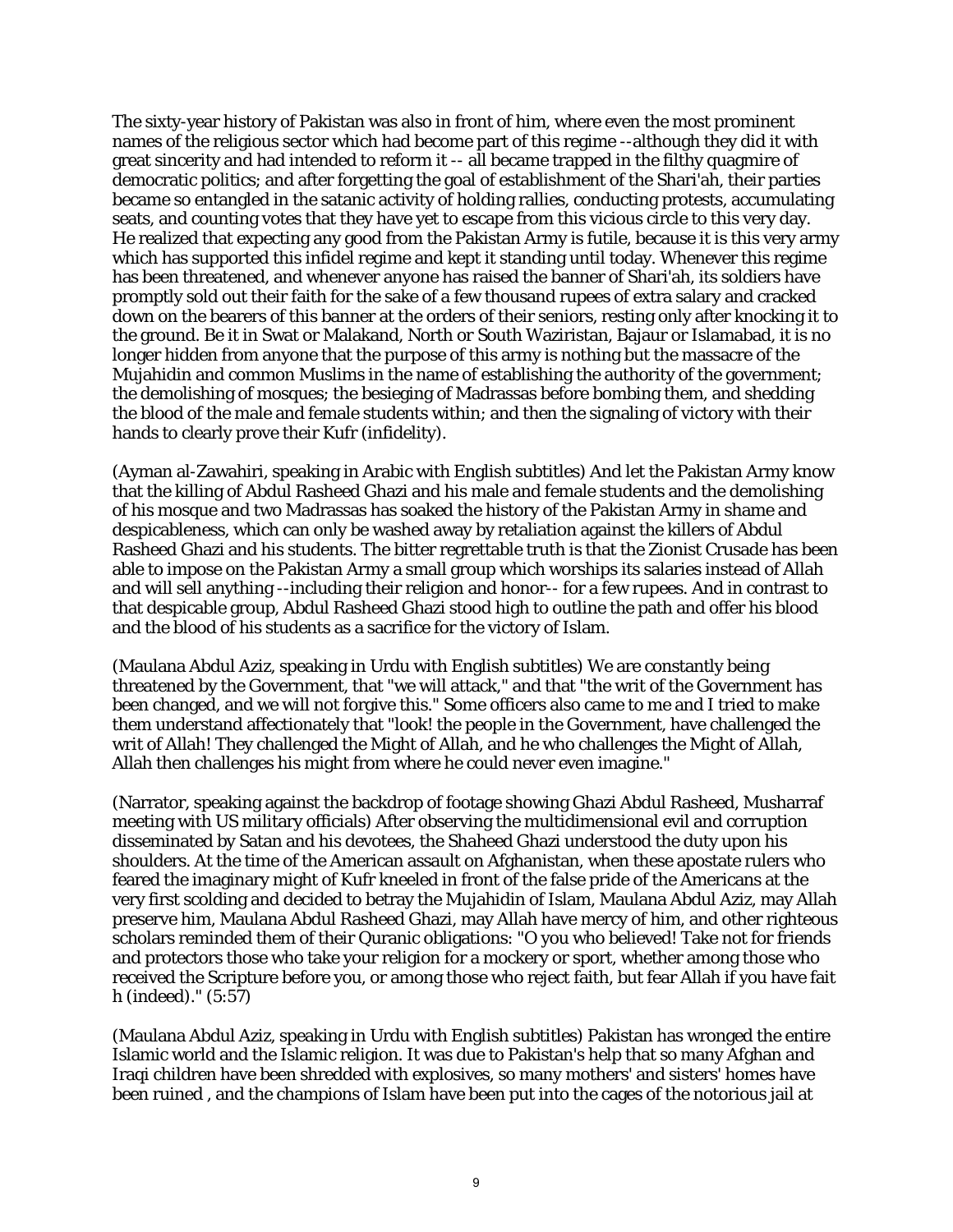Guantanamo Bay.Today, Pakistan has become the forerunner in the war against the Mujahideen. It was with Pakistan's help that the one Islamic government in the whole world - the Islamic Emirate of Afghanistan -- was eliminated. Pakistan became the center of every immorality. An attempt was made top remover the section of "religion" from the Pakistani passport. Celebrated scholars were martyred under government supervision. Pakistan became a prison fro Dr Abdul Qadeer Khan. Pakistan's torture cells became packed with Mujahideen. Private TV channels were commenced in Pakistan, which represent an ugly satin on a country that was realized in the name of Islam.

We are contentiously being advised that if you want to keep up with the world, then make "enlightenment" your motto; abandon Jihad; stop insisting on the teachings of the Quran and Sunnah; and keep quiet about Islamic punishments because they are illegal in Pakistan's law. These beards, this burqa, this veil; all these smell of conservatism.

(Narrator, speaking against the backdrop of footage showing Pakistan Army soldiers, scholars speaking) Thereafter, as the Pakistan Army started its operation to punish the people of Waziristan for their support of the Jihad, the righteous scholars of Lal Masjid -- reviving the memory of the Pious Predecessors -- issued a very daring fatwa (religious ruling), in which they stated with clarity in the light of the Quran and Sunnah that: "It is obligatory on every Muslim soldier to refuse to participate in the war against Muslims; otherwise , he will be an equal partner in the killing of Muslims and guilty of committing a major sin, and will be considered a rebel against Allah and His Messenger. If he dies, he dies a despicable death, and by no means should he be called a Shaheed (martyr). No one should participate in the funeral of such people and no one should lead their funeral congregation."

This fatwa was approved and attested to by hundreds of Pakistani scholars and Dar-ul-Ifta (the authorities which issue religious rulings) and was widely circulated by religious circles. Another fatwa related to the subject was issued by martyred Mufti Nizamuddin Shamazi, in which he stated that: " If a soldier has to choose between the killing of a Muslim and being hanged or court-martialed, then the easier, more convenient and lawful option for him --keeping in view the hereafter -- is that he take the path of court martial and the gallows."

The fatwa issued by the Dar-ul-Ifta of Lal Masjid became the underlying cause of the clash between Lal Masjid and the government and its armed forces and this is how the blessed household of the Shaheed Maulana Abdullah, may Allah have mercy on him, became a thorn in the side of the government. The government deemed this fatwa to be "rebellion against the State," "violation of the constitution," and "taking the law into one's own hands." Perhaps these dunces were unaware that it is a part of the fundamental belief of a Muslim that his loyalty lies with Allah and His Messenger before any piece of land, any system of government, any nation or state, and any person or organization , and that he regards it to be his religious duty --not a crime-- to take any law into his own hands and trample any constitution under his feet for the sake of safeguarding the law of his Lord.

(Voice of Dr Arshad Waheed, former spokesman of the Pakistani Army, speaking in Urdu) Dear brothers, the Quran seeks to liberate men from man-made constitutions, from man-mad parliaments, from man-made assemblies, and free them up from serving Allah and His Messenger's religion. No constitution no is in any way acceptable.

The command is for none but Allah. (Koranic verse).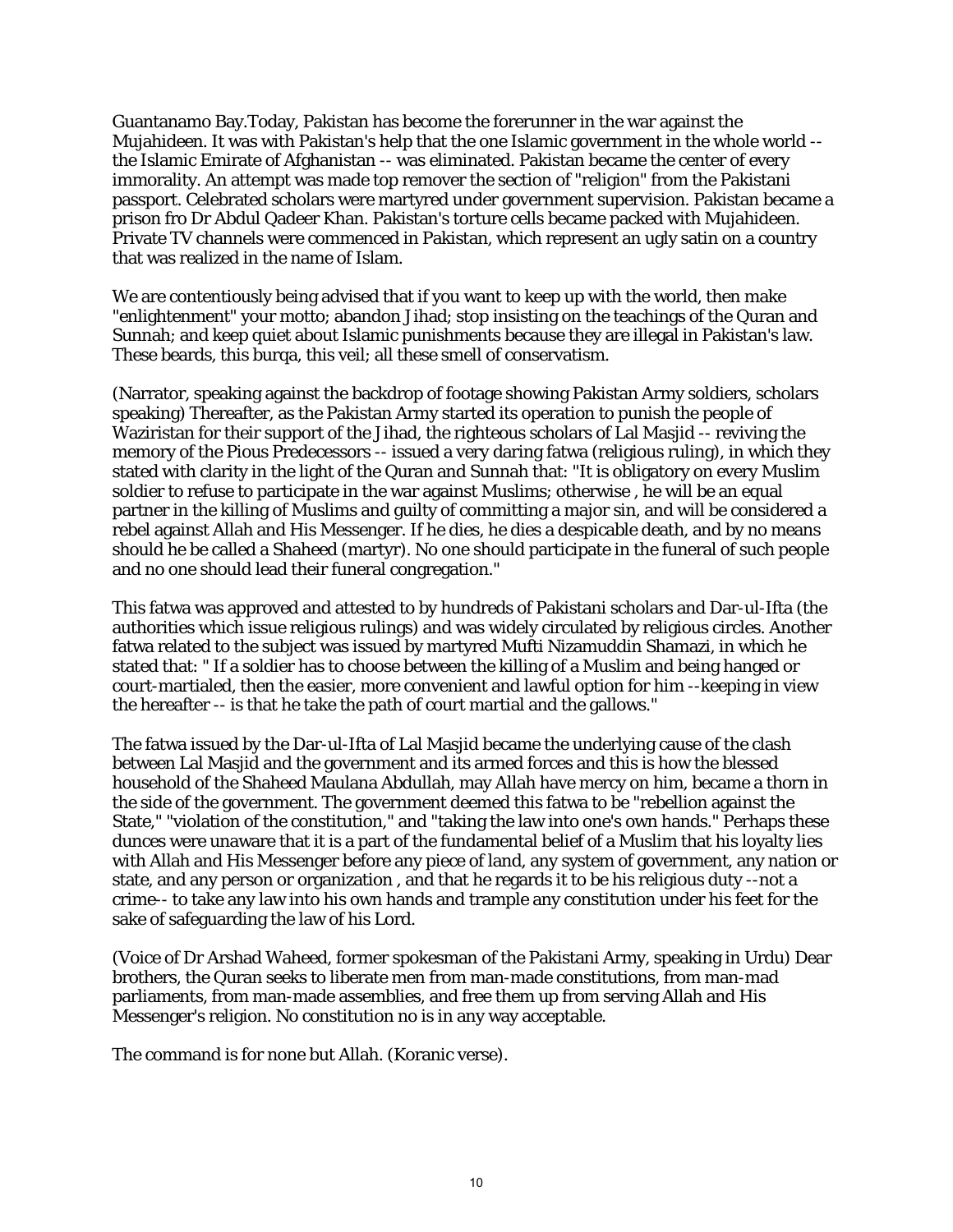Law is Allah's alone. If the whole world says something, the entire nation says something, and it is not in line with what Allah and His Messenger say, then under the foot of Islam lies what the entire nation says.

(Narrator) The second great offense of the martyrs and knight of Lal Masjid and Jamiah Hasfa was that their jealousy for Islam did not let them sit quietly while they witnessed the blatant violations of the limits of Allah, the rapid increase in moral decadence, nudity and other vices, and the mocking of the symbols of Islam, foremost among them the mosques; and in order to excuse themselves before Allah, they resolved to stop these vices the way they could, and reminded the Ummah of the forgotten command.

Let there arise out of you a band of people inviting to all that is good, enjoining what is right and forbidding what is wrong; they are the ones to attain felicity. (Koranic verse; 3:104)

(Unidentified speaker, speaking in Urdu) It is the command of the Prophet, peace and blessings be upon him, that when see vice stop it with your hands; and if you are unable to stop it with your hands, then condemn it with your tongue; and if you cannot do even that, then detest it in your heart. But the Prophet said that this is the least of the ranks of faith.

(Narrator) But of course, as they are rebellious against the religion and slaves of their lusts, these rulers could never easily tolerate such a step, as it threw up obstacles between them, and the easy fulfillment of their satanic lusts.

(Former Pakistani President Pervez Musharraf, speaking in Urdu) What are you trying to do? What is going on? And again: forcing your views on others? They are out to change all of Pakistani society. It is just not going to happen.

(Narrator) The third and greatest crime of Maulana Abdul Aziz, may Allah free him from the prison of Kufr (infidelity), and Maulana Abdul Rashid Ghazi and this caravan of the path of loyalty was their doctrine that the success of this Ummah in this world and the hereafter lies only in the system of Caliphate; and that as long as the present corrupt regime is intact, the establishment of the system of Caliphate is not possible.

(Abdul Rashid Ghazi, speaking in Urdu) The solution to all problems lies in the Islamic system.

(Narrator) Thus, unconcerned about lack of numbers and resources, they rose to demolish the present regime and establish the Shari'ah; but rather than take the deceptive path of demonstrations. Sit-down strikes, resolutions and votes, they chose the Koranic path of invitation and jihad and enjoining good and forbidding evil, and resolved to sacrifice their lives rather than accept any system on this globe other than the Shari'ah of Allah.

(Screen caption reads: The Shaheed (mart yr) Abdul Rasheed Ghazi, may Allah have mercy on him. An Address to the Ulema)

(Ghazi) Many of us have developed an attitude' one of "we cannot bear to be insulted, and we do not want to create any tension." I always say that if serving the religion in a peaceful and calm manner is all that is demanded of us, then Allah would have accepted such service from His Messenger, peace be upon him, or would have accepted such peaceful service from the Esteemed Companions. But we see that Allah made them go through stages of hardship and tension too. Did not the Holy Prophet, peace be upon him, endure tense moments? He waged jihad too. His Holy blood was spilled. Even his blessed teeth were martyred. How many of us have even had a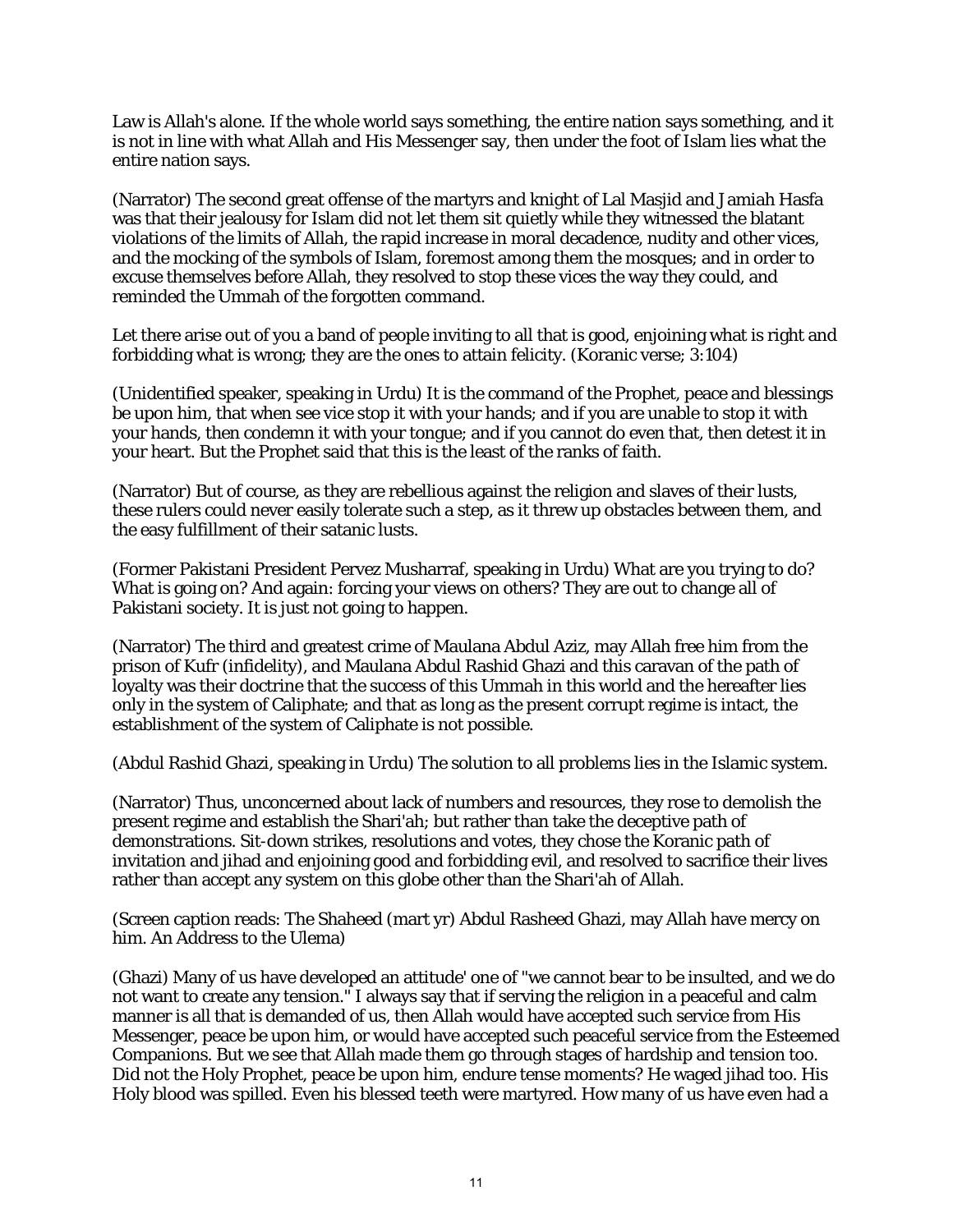stone thrown at us? We are not even ready to have a stone thrown at us. We say that we should not even be pushed; no one should address us rudely; and we should be respected. Whereas the Prophet was even called a madman, and other things were said to him; we seek Allah's refuge; but we have adopted the attitude: "One of my routine should not be disturbed; I should keep to my routine." Instead, we should be prepared for everything, and we should not surrender so easily.

(Screen caption reads: Maulana Abdul Aziz, may Allah grant him freedom and resolve)

(Abdul Aziz) "I shall give away my life, and make history; I want to leave a path behind me; I want to leave a tradition and a Sunnah behind men, that when no other way is found against the tyrant, and when no other means is found against falsehood .." Hazrat Hussein (Al-Husayn Bin-Ali, grandson of Prophet Muhammad) has shown us the way. If there is nothing else, and we are weak and helpless, and have nothing with us, and are deficient in numbers, then Hazrat Hussein has shown us the way, that when you have nothing, then sacrifice yourselves, present your shahadah (martyrdom) so that those behind you cannot say that when the tyrant and falsehood are very powerful, challenging it amounts to suicide. If our standing up against this government is suicide, then let these people tell me about Hazrat Hussein, may Allah be pleased with him, who is the crown of our heads, who is a symbol of greatness, who is an extremely respected individual for us, who is part of our faith. He revolted against the entire government with a mere 72 or 73 men, so what is the status of his revolt? Can you also call it a suicide?

(Narrator) This blessed slogan of "Shari'ah or Shahadah (martyrdom)" was the crime in punishment for which these followers of Islam were burnt to ashes by phosphorus bombs at the hands of the puppet army of the Taghoot.

(Screen caption reads: Conversation of a student of Jamiah Hafsa)

(Unidentified student of Jamiah Hafsa) Our companions, our friends, our younger and elder sisters; where are they? When I came out of the Madrassa (School), there were 100 bodies of our sister inside the Madrassa. Today, their parents are telling us over the phone that they have not found their daughters yet. Almost 95 of our brothers were there, and we counted their bodies by ourselves; and believe me, when we got out of there, our hands were scarlet with blood. We were screaming that today we have decorated our hands with the henna of blood. We used to hear in the past that our sisters in Kashmir adorn their hands with the henna of blood, but we witnessed the practical demonstration of this inside Lal Masjid. So when I got out, my clothes were drenched in blood. My hands -- by lifting the bodies of my brothers, by lifting the bodies of my sisters -- my hands were scarlet with blood.

(Religious chants) The promise that made to the Truth Continued to be dutifully fulfilled .... Bullets kept being fired and The obligation continued to be fulfilled ... The eyes of the sky will be witness n the Day of Judgment To the criminal oppression committed upon the innocent.

(Narrator) Signaling victory with their hands, this foul army broke into the house of Alla h wearing their jackboots, and the world was introduced to the extent of hatred and enmity these savage beasts carry in their hearts for the true believers who are always willing to give away their lives for the love of Allah.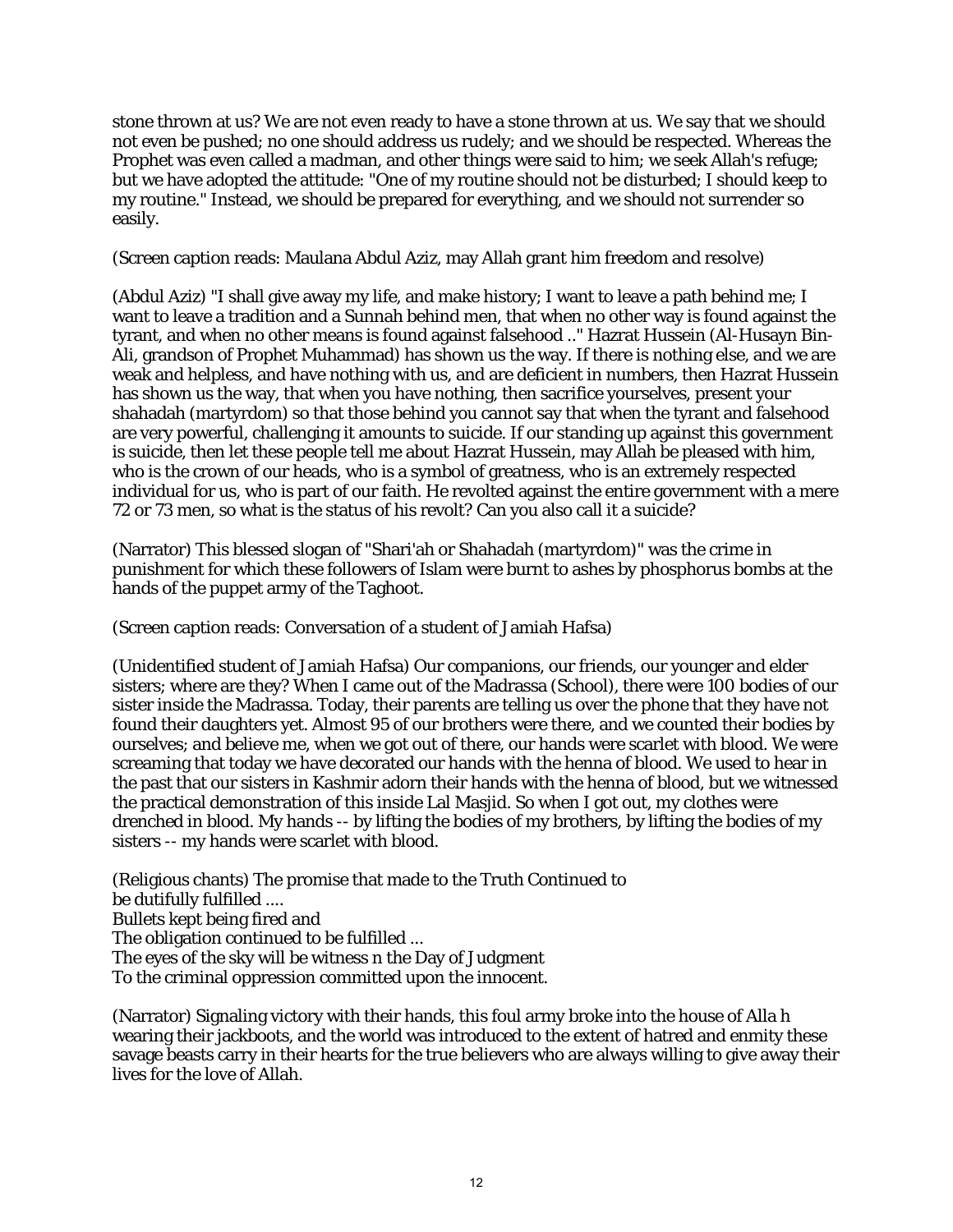Satan has got the better of them: so he has made them forget the remembrance of Allah. They are the party of Satan. Truly, it is the party of Satan that will lose. Those who oppose Allah and His Messenger will be among those most humiliated. Allah has decreed: 'It is I and My messengers who must prevail,' for Allah is strong, Mighty." (Koranic verse; 58:19-21)

(Screen caption that reads: Shaykh Abu-Yahya al-Libi, may Allah protect him)

(Al-Libi, speaking in Arabic) They stood up in their face to tell them that Pakistan was not established to become a state which abandons Islam, combats its adherents and rejects its commands, then clings to the garbage heap of ideas produced by the minds of "those whom Allah has cursed and on whom His wrath has fallen and of whom He has made apes and swine and who worship the Evil One" (Koranic verse; 5:60), revering, honoring, and advancing these ideas and ruling the country with them and demanding the worshippers to accept them in the name of civilization, progress, and development. They stood up in their face to tell them that Pakistan was not set up to be an ally and advocate of the Defender of the Cross, America, and its followers, pursuing and arresting the Mujahidin and making examples of the Monotheists and opening its airspace, ports, and territory to those infidels for them to come and go in safety and security while their weapons mow down thousands of Muslims here in Afghanistan. They stood up in their face to tell them that our Muslim people in Pakistan are the people of virtue, safeguarding, chastity, modesty, and jealously. So there is no place among them for the people of prostitution, immorality, shamelessness, debauchery "those who love that indecency should spread among the believers." (Koranic verse; 24:49) They stood up in their face to tell that Pakistan is a Muslim state and its people are Muslim, therefore, it must be ruled by Islam and enjoy the shade of its just Shari'ah with the banner of Tawhid fluttering in its sky, and the banners of secularism and the Cross rolling in its muck, and that failing that, then better the belly of the earth than its back. It was because of this they arose, and because of this they resisted, and because of this they were killed, and thus they are truly among the chiefs of martyrs.

(Religious chant, with images of torn copies of Koran and tombs of dead people) Desecration of the Quran ... and at the hands of vain louts! O God! O Avenger! To You we complain!

(Screen caption that reads: The Shaheed Abdul Rasheed Ghazi, may Allah have mercy on him; Conversation during the operation)

(Ghazi, speaking in Urdu) I made her recite the Kalimah for some time. She is reciting the Kalimah right now. She was lying on her bed, and the commanders fired from above. That is how she was hit by the bullets.

(Narrator, showing Ghazi making an address) The Shaheed Ghazee was so overcome by the desire to gain his Lord's pleasure and to see the Shari'ah at the pinnacle that neither the shower of bullets nor the constant bombardment, nor the intensity of hunger and thirst, nor the martyrdom of his mother, nor the arrest of his brother, nor the treachery of the religious powers, nor the hypocritical conduct of prominent political marionettes could shake the firm footsteps of this gallant and refined champion.

(Screen caption that reads: The Shaheed Abdul Rasheed Ghazi, may Allah have mercy on him; Conversation during the operation)

(Ghazi) Right now, I would just like to tell the journalists who visited me here that I had a good time with you all. There is one journalist who promised me that he won't drink wine in the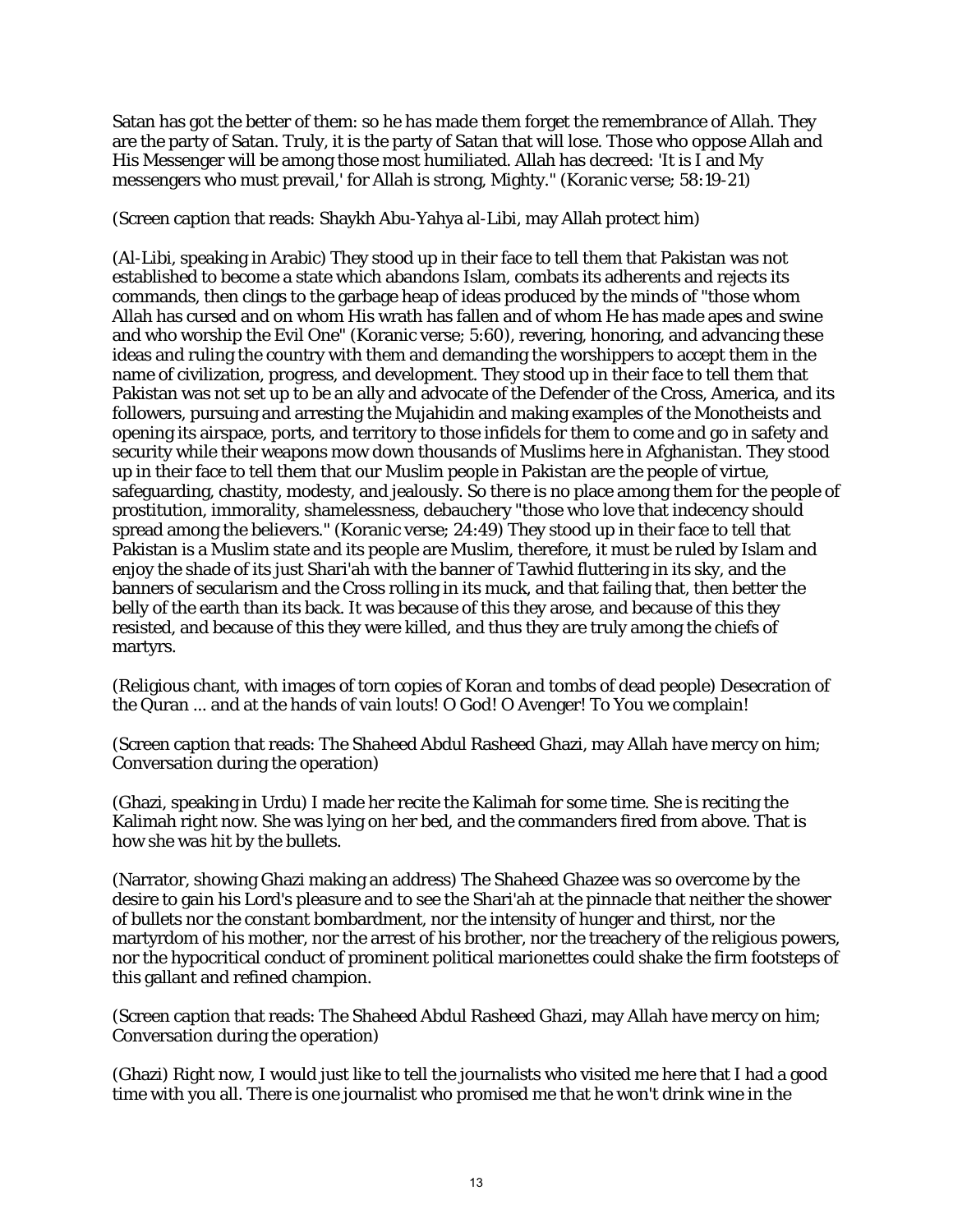future; this is my request to him -- he will know who I am talking about -- my request to him is that he fulfills my last wish and nev er drink wine again.

(Religious chant, with images of a damaged mosque) Fire and pillage and plunder prevailed on that side While the Truth was proclaimed and remembrance of Allah persisted here

(Screen caption that reads: Conversation with the sister of the Shaheed Abdul Rasheed Ghazi)

(Video shows veiled woman speaking)

(Unidentified veiled woman) For what has he been punished? Our brother has only been punished for proclaiming the name of Islam: proclaiming the name of the Shari'ah of Muhammad.

(Religious chants with images of the Hafsa Mosque bullet-riddled) The promise that made to the Truth Continued to be dutifully fulfilled .... Bullets kept being fired and The obligation continued to be fulfilled ...

(Narrator) He and his few trained Mujahid companions, armed with a mere fourteen Kalashnikovs, and the Mother of Martyrs, Umm-e-Hassan, and hundreds of others defenseless Mujahid daughters, armed merely with their faith and trust, confronted an army equipped with all the latest weaponry and supplies for seven straight days. They revealed the truth about the military expertise of the Pakistani Army and its commanders; and then some of them - tormenting Kufr and raising the triumphant cry, "By the Lord of the Kaaba, I have succeeded!" - - drank of the goblet of martyrdom, while the others -- knights and conquerors resembling living, breathing mountains of steadfastness -- came out of the battle unsheathed and unbeaten by falsehood, and delivered this message to the people of faith: "Death in obedience of Allah is much better than life in disobedience of Allah."

(Religious chant, with images of buried dead people in the background) The prayers of the people of Truth ... on that night of the gallows The passion of the heart, the melancholic spirit.. Kept burning up into supplication.

(Screen caption reads: Maulana Abdul Aziz, may Allah grant him freedom and resolve)

(Abdul Aziz) Our clash is only with the regime of the Taghoot in the country. As long as this regime of the Taghoot remains established, we won't sit in peace in the country, and we will keep advancing. Our people will continue to be martyred, but even then we will advance. We will go to jail, but even then we will keep advancing. We have now departed for our destination.

(Religious chant, with images of demonstrations in the background) Gratitude is seen in the scorching sun of sacrifice and preference The stages o the way to the destination kept being crossed ... The stages o the way to the destination kept being crossed

(Screen caption that reads: The Shaheed Abdul Rasheed Ghazi, may Allah have mercy on him; Conversation during the operation)

The commandoes were in quite large numbers when they came; they came from all directions;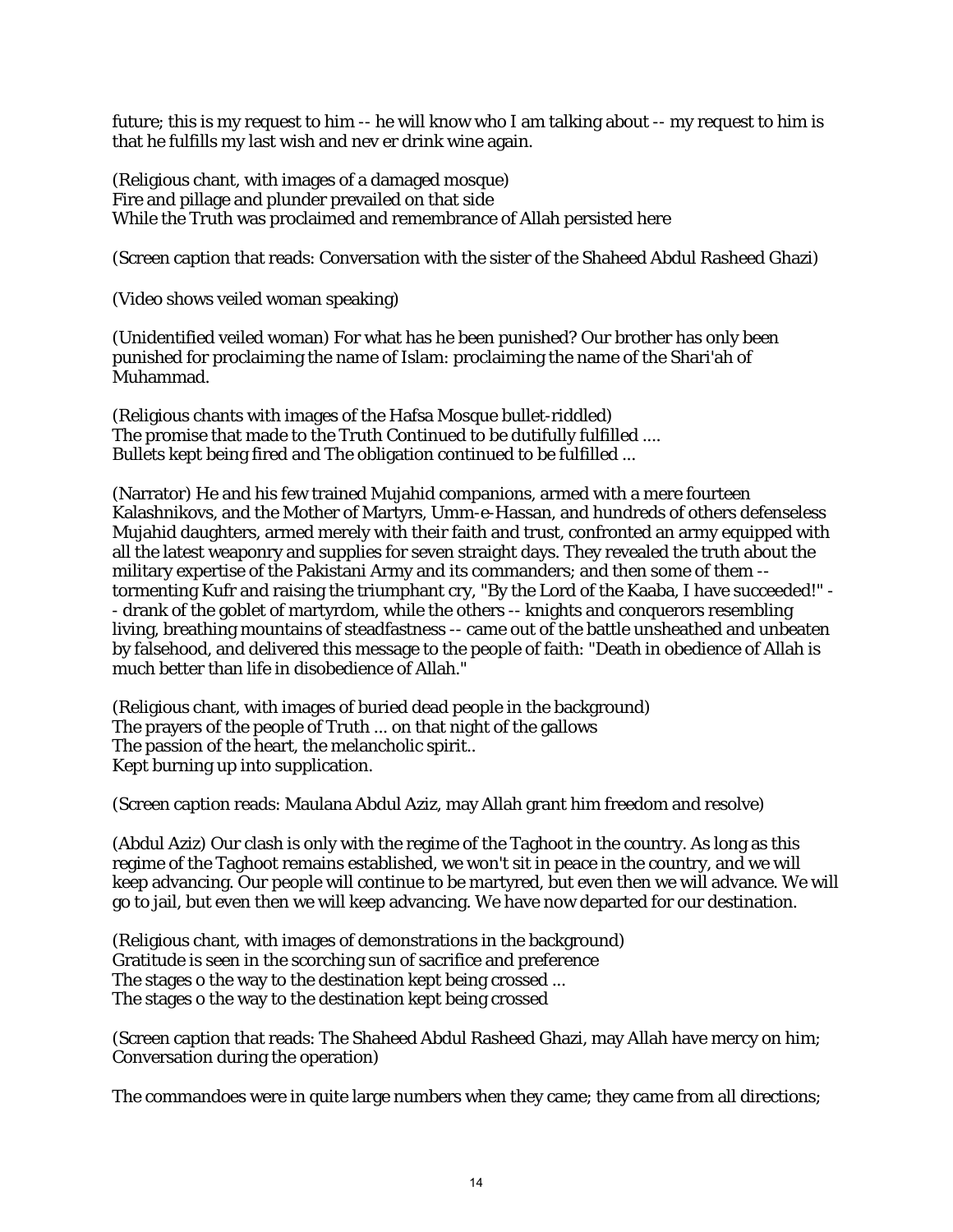and now they have set the mosque on fire, in spite of the fact that it was vacated an hour ago; they have now entered the mosque and set it on fire from inside. Even before they began raining down bullets, I believe that they were some wrong sort of people who are not Muslims and do not care about the Ummah, and now they have demonstrated the utmost brutality. They have shredded countless copies of the Quran with bullets. So this is the situation. Peace be upon you.

(Religious chant, with video of apparently the body of Ghazi in the background) Bullets kept being fired and The obligation continued to be fulfilled ...

(Narrator) The historic event of Lal Masjid is not a tale of grief and sorrow: rather, it is a majestic story of those who chose to be resolute, which will be preserved y history in ink of gold. Remembering it for the mere sake of shedding tears and inflaming emotions does not do justice to the great characters of this story of passion, whose biographies are an invitation in themselves toward faith and righteousness. This is a legend worthy of being followed. It is a model of excellence. These martyrs and knights are the cha mpions of not only Pakistan, but the entire Ummah. They are the benefactors who illuminated the path of righteousness for us with the light of their pure blood.

(Screen caption that reads: Shaykh Usama Bin Ladin, may Allah protect him, with a still image of Bin Ladin in the background)

(Old audio recording of Bin Ladin shown with a still image in the background) Nearly two decades ago, the soil of Pakistan saw and was watered by the blood of a great imam of the Imams of Islam, that is, the mujahid champion Imam Abdullah Azzam, may Allah have mercy upon him, and today we have seen another great Imam, not at the level of Pakistan alone, but at the level of the entire Islamic Ummah, that is, the Imam Maulana Abdul Rasheed Ghazi, may Allah have mercy on him. He, his brothers, his students, and the female students of Jamiah Hafs demanded the application of the Shari'ah of Islam, as the reason for our creation is that we worship Allah the Most High through His Religion, al-Islam, and they were killed because of this great objective. Allah, the Most High, says: "And I have not created jinn and men but that they may worship Me.: (Koranic verse; 51:56) They sacrificed the greatest thing they owned; they sacrificed themselves for their religion. I ask Allah to accept them among the martyrs.

(Narrator) So rise, respected Scholars, and repay the debt of the blood of the martyred Scholars, and turn every mosque of Pakistan into a Red Mosque. Follow the example of the leaders of the Scholars -- the Chosen Prophet Muhammad (pace and blessings be upon him) -- and come down to the battlefields of physical combat. Take charge of the command of Jihad as Hajji Imdadullah Muhajir Makki and Scholars did. Raise the banner of the establishment of Shari'ah, the enjoining of good and forbidding of evil and the waging of Jihad and Qital (fighting) like the Shaheed Abdul Rasheed Ghazi did. Proclaim the Word of Truth, even if you have to give your life for it. The Ummah's eyes are upon you, and it is the waiting for your fatwas and your actions. So do not hide from the people of the knowledge that Allah has granted you, nor look for a way out, but take the path of resolve.

(Screen caption that reads: The Shaheed Abdul Rasheed Ghazi, may Allah have mercy on him; Conversation during the operation)

(Voice of Ghazi with a still image in the background) Right now, I would like to say that some political people, some political Ulema did not play a good role in this affair; but Allah willing, Allah will question them about this on the Day of Judgment.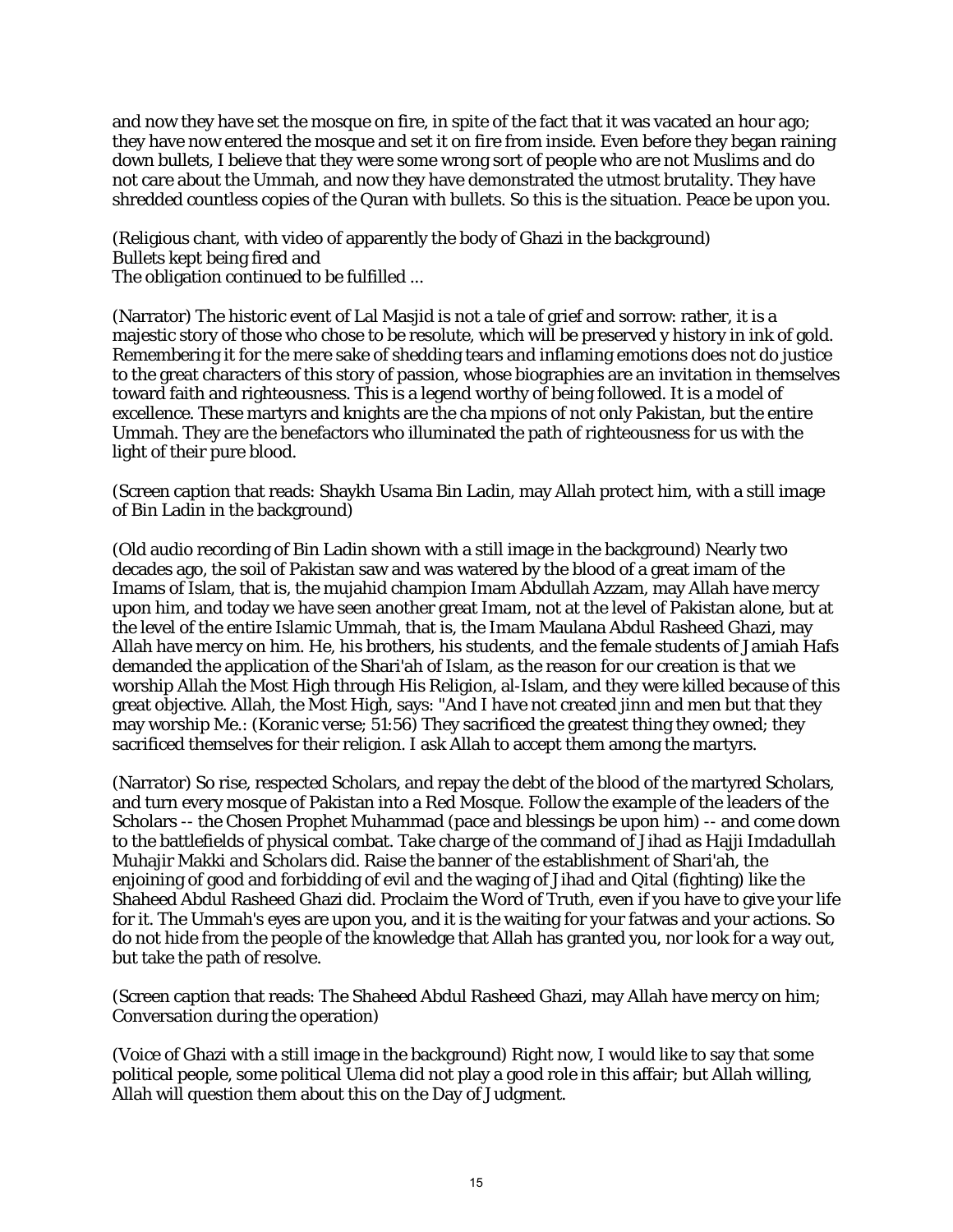(Narrator) Avoid proximity to the rulers and wage jihad against the court scholars with your words and sermons. Trust in Allah and step forward, and He won't let you down -- Allah willing.

(Screen caption that reads: The Shaheed Shaykh Abdullah Azzam, may Allah have mercy on him, with old video of Azzam speaking in Arabic)

(Azzam) Brothers, the path of Dawat (call) is surrounded by disliked things and filled with dangers; going to prison and being killed, displaced, or exiled. So, whoever wants to carry a principle or preach a Dawat, he must keep these things in hims mind. As for he who wants it to be an enjoyable trip, a nice speech, a well-attended festival and clearly-worded sermon, then let him refer to the record of the messengers and preachers among their followers from the day of this religion came, or in fact from the day of the messengers were sent until today.

(Old video recording of Ayman al-Zawahiri) My Muslim Ummah: Abdul Rasheed Ghazi , Mulla Dadullah, Abdullah Azzam, Abu-Umar al-Sayf, Hamoud al-Uqlaa, Abdullah al-Rashood, and their likes from the Mujahid and Murabit Ulema, are the ones who deserve to be followed by you. As for the Ulema of the palaces, the Fuqaha of beggary, the brokers of retractions, the Muftis who rule according to the Madhhad of Elizabeth and the Fuqahaa of the Marines, you must accord them the status they deserve.

(Narrator) (Video shows archive footage of the Red Mosque incidents, un identified gunmen receiving training) Muslim brothers in Pakistan! Will you not take any guidance for your lives from the biographies of Lal Masjid? You owe it to this sacred blood to at least recognize your friends and foes and become aware of the reality of this regime of falsehood established in Pakistan and of the filthy army that safeguards it; to strengthen your bond with the religion and prefer the hereafter to this worldly life; and to be aware that the only way to get rid of the problems that this English regime is has shacked you with is the establishment of the Shari'ah by way of Invitation and Jihad.

(Old audio recording of Al-Zawahiri, with a still image of his picture in the background) Muslims of Pakistan: your salvation is only through jihad. Rigged elections will not save you, politics will not save you, and bargaining, bootlicking, negotiations with the criminals, and political maneuvers will not save you. Your salvation is only through jihad.

I want to deliver this message to the world on this occasion: This is the blind force, and these are agents -- agents of America -- and their behavior is 100 percent that of agents. It is imperative to get rid of them: there is no other option. My very last message is that the Mujahidin -- all of them -- should struggle for the Islamic system in Pakistan and take revenge on my behalf from these rulers.

(Screen caption that reads: The Shaheed Abdul Rasheed Ghazi, may Allah have mercy on him; Conversation during the operation)

(Voice of Ghazi with a still image in the background)

(Religious chant, with images of Musharraf and Bush together, Pakistani Army commanders, scenes of destruction and torture)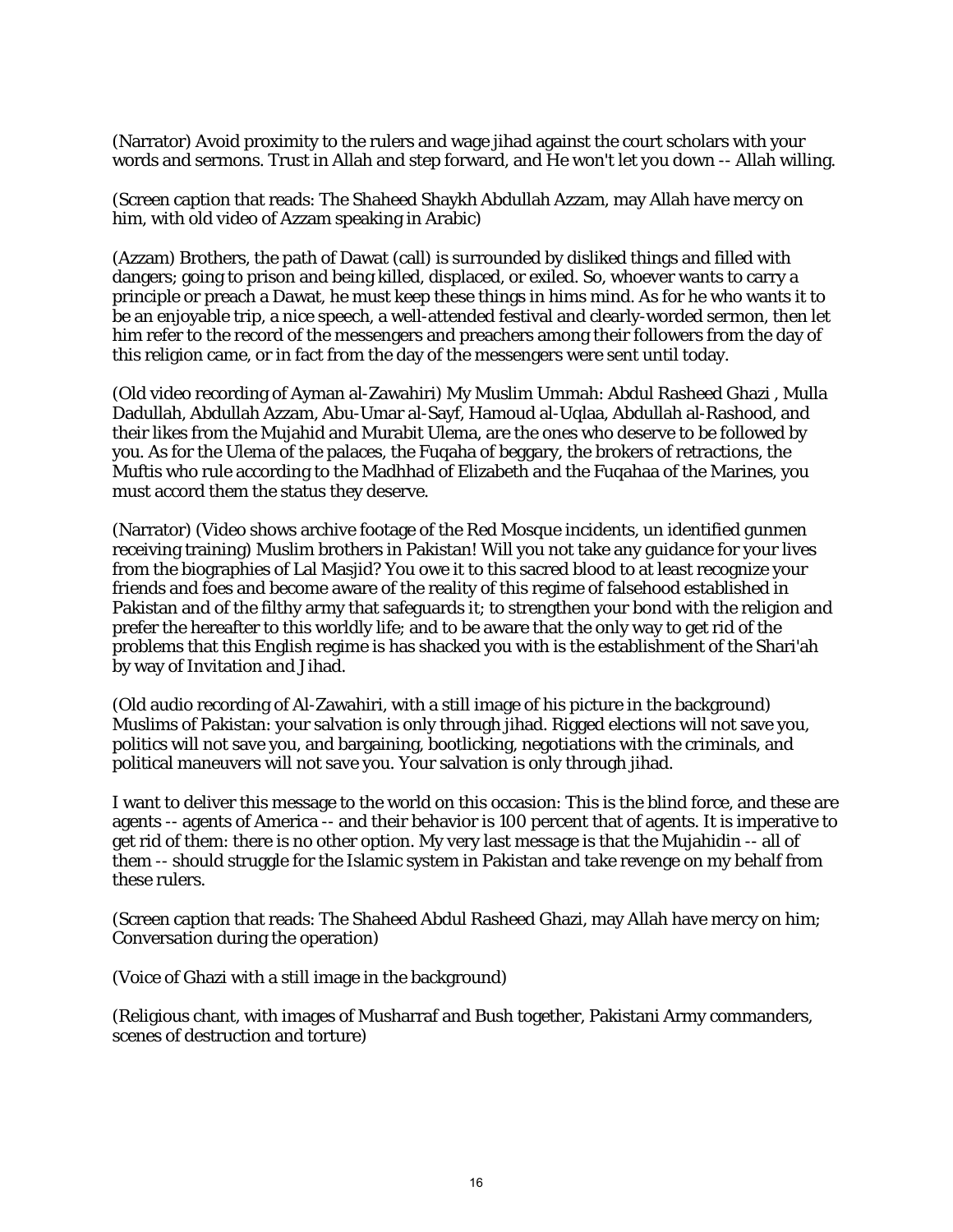Rise! O Defenders of my religion Let's rebel against this regime of vice. It is the need of the time we take a sword in hand And crush the worshippers of falsehood Let's accustom ourselves to continuous struggle And begin to love the world of dust and blood.

(Narrator) Students of the religious Madrassas (schools)! Make "shari'ah or shahadah" your motto and rise up; acquire knowledge in order to act upon it, and beware of acquiring it for worldly gains.

(Screen caption that reads: Shaykh Usama Bin Ladin, may Allah protect him, with footage showing Bin Ladin saying: The word "there is no God other than Allah" is the spirit of the Ummah (nation). This is an Ummah of Jihad. The purpose of knowledge is to act according to it and to wage Jihad with it. As for us learning it without acting according to it, this is a problem. Today, we are acting on knowledge, by the grace of Allah. Were it not for knowledge, we wouldn't have known that Jihad is our individual duty; we wouldn't have known what Allah wants from us. So knowledge is needed for action. Knowledge is not an objective in and of itself. Knowledge is needed to show us the way to worship Allah, the Exalted, as He ordered.

(Narrator) Rise and avenge the martyred sisters of Jamiah Hafsa! What sort of faith is this which is not moved by the sight of the gushing blood of veiled sisters? What kind of manliness is this which isn't awakened by the sight of mothers and sisters being forced to take up canes? What kind of knowledge is this which makes you hesitate to carry a gun even after witnessing the mocking of religious symbols?

(Screen caption reading: 'conversation with a student of Jamiah Hafsa,' and then a still of a veiled woman saying:) Surely, some Muhammad bin Qasim will come, some Salahuddin al-Ayyubi will definitely arise to stand up to this regime and avenge the atrocity that has been committed against us.

(Narrator) O chaste Muslim mothers and sisters! Allah has made you the first step in the bringing up of children, and the martyred students of Jamiah Hafsa have today revived the memories of Khawla and Khansa (Muslim women fighters during the early stages of Islam) (may Allah be pleased with them) once again.

(Screen caption with the still image of a veiled figure rea ds: conversation with the sister of a student of Jamiah Hafsa, with female voice saying:) I have a younger sister who is inside the Madrassa. When the operation started, we went to take her. We were thinking "God knows what will happen, what is happening right now," so we went to take her. We put a lot of pressure on her, especially our parents, but when she told us everything, she made us feel ashamed, and she really pricked our conscience. She said, "Islam does not belong solely to Umm-e-Hassan or Maulana Abdul Aziz, it belongs to all of us, and at this time it is an obligation on all of us to rise and stand with these who are giving this sacrifice." The propaganda in the media about how they have kept the kids inside by force and are firing at them and not letting them out: There is absolutely no truth in it. When we went to take our sister, she of her own free will decided not to come with us. Umm-e-Hassan, personally, came and in front of us told my sister to get out, but she said, "there is no way I will leave; the mission that we have started, we have started for Allah's sake, and Allah willing, we will take it to success, even if our lives are lost in it."

(Narrator) The tremendous sacrifice of these delicate souls is giving you the message that the time has come to prepare your husbands, sons and brothers for Jihad in Allah's path. Beware!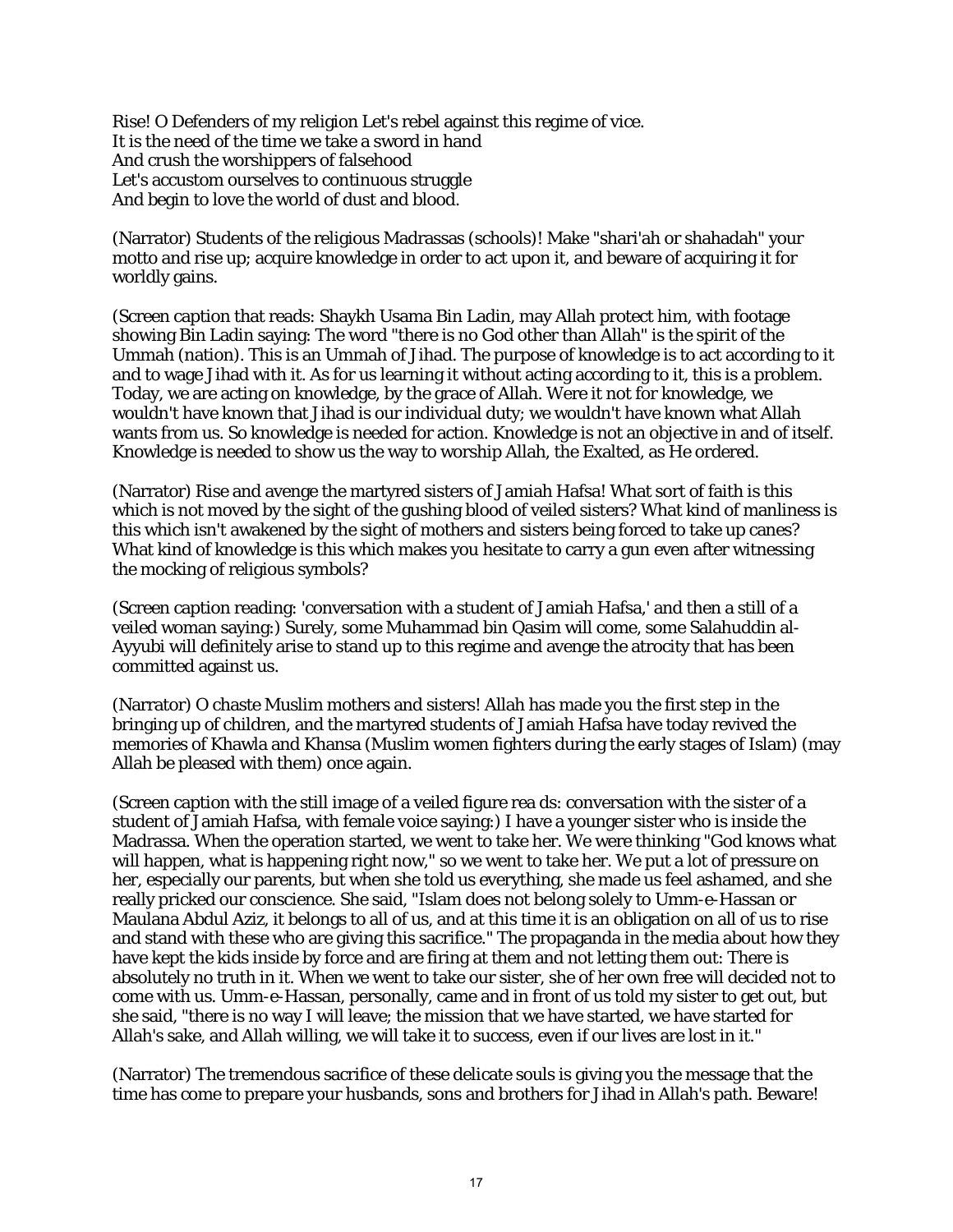You should not be a hindrance to Jihad for Muslim men and youngsters because Allah has provided in Jihad the protection of Muslim women's honor and sanctity.

Your role in Jihad in the path of Allah is of fundamental importance. Assist the Mujahidin with your prayers and aid them with your wealth; do not accustom your children to bodily comfort and luxury, but endow in their hearts the love of Allah, His Messenger, and the religion that He sent down, instead of the love of this world and its careers; and make them fond of listening to the recitation of the Quran instead of music. Don't just rouse your husbands for Jihad, but also develop in yourselves the necessary strength and conviction so that when the time comes, you are able to kill an infidel and cut off his head as Saffiyah (may Allah be pleased with her) did. Make your houses dens of lions. If you take strong charge of the trenches of your homes, then Allah willing, all schemes of the infidels and their agents will be in vain.

Foul army, ally of the crusaders! Personnel of the police, Rangers and militia! Employees of the secret agencies! Look into your hearts! Don't you realize that you have practically become America's most trusted soldier against Islam and its people today? Did you start serving these institutions with this intention? Have you completely forgotten the hereafter? Or do you think you will never have to answer to Allah regarding these actions? Do you think you will never have to face the Messenger of Allah (peace and blessings be upon him)? Or have you decided to deprive yourselves of his intercession? It is wise to suffer such great loss in the world and the other for the sake of a few thousand rupees? The time has come that you make a final decision regarding yourselves. Be aware that a Muslim is the slave of Allah alone, and may order that clashes with the commandment of Allah lies under his feet, no matter how high the rank of the issuing officer might be. This is a matter of the foundation of Belief, and the faith of one who acts against it is no way acceptable! So reject every order that clashes with the Shari'ah. Rise, and turn the weapons that you have been taught to use at the expense of millions of the Ummah's rupees towards your generals and senior officers whose hands are red with the Muslim blood!

(Caption showing destroyed vehicle reads: Destruction of a convoy of the foul army of Pakistan at the hands of the Mujahidin)

Separate yourselves from these satanic hordes! Allah is your provider, so give your resignations while trusting in Him, and he will not waste you, nor will He make you dependent on others, Allah willing.

If you really became servants of these institutions for the sake of Jihad in Allah's path, then come on, abandon them and join the real Mujahidin! And beware! Lest you accept the death of Kufr by giving your life for the polytheistic slogan of "Pakistan first." And remember! If you do not back away from serving Kufr now, then soon - very soon- the lions of Allah, the Mujahidin of Islam, will descend upon you like lightening bolts of divine retribution, and neither Bush nor Pervez nor Kiyani will come to save you.

(Screen caption with a still image of Bin Ladin in the background reads: Shaykh Usama Bin Ladin, may Allah protect him, then Bin Ladin's voice is heard in an old recording saying: that we will retaliate for the blood of the Maulana Abdul Rasheed Ghazi and those with him against Musharraf and those who help him, and for all the pure and innocent blood, foremost of which is the blood of the champions of Islam in Waziristan - both North and South- among them the two noble leaders, Nek Muhammad and Abdullah Mehsud. May Allah have mercy on them all. The tribes of Waziristan have made a great stand in the face of international Kufr - America, its allies and its agents- and the major states have been unable to make the stands they have made. They have been made resolute in this stance by their Iman (faith) in Allah, the Most High, and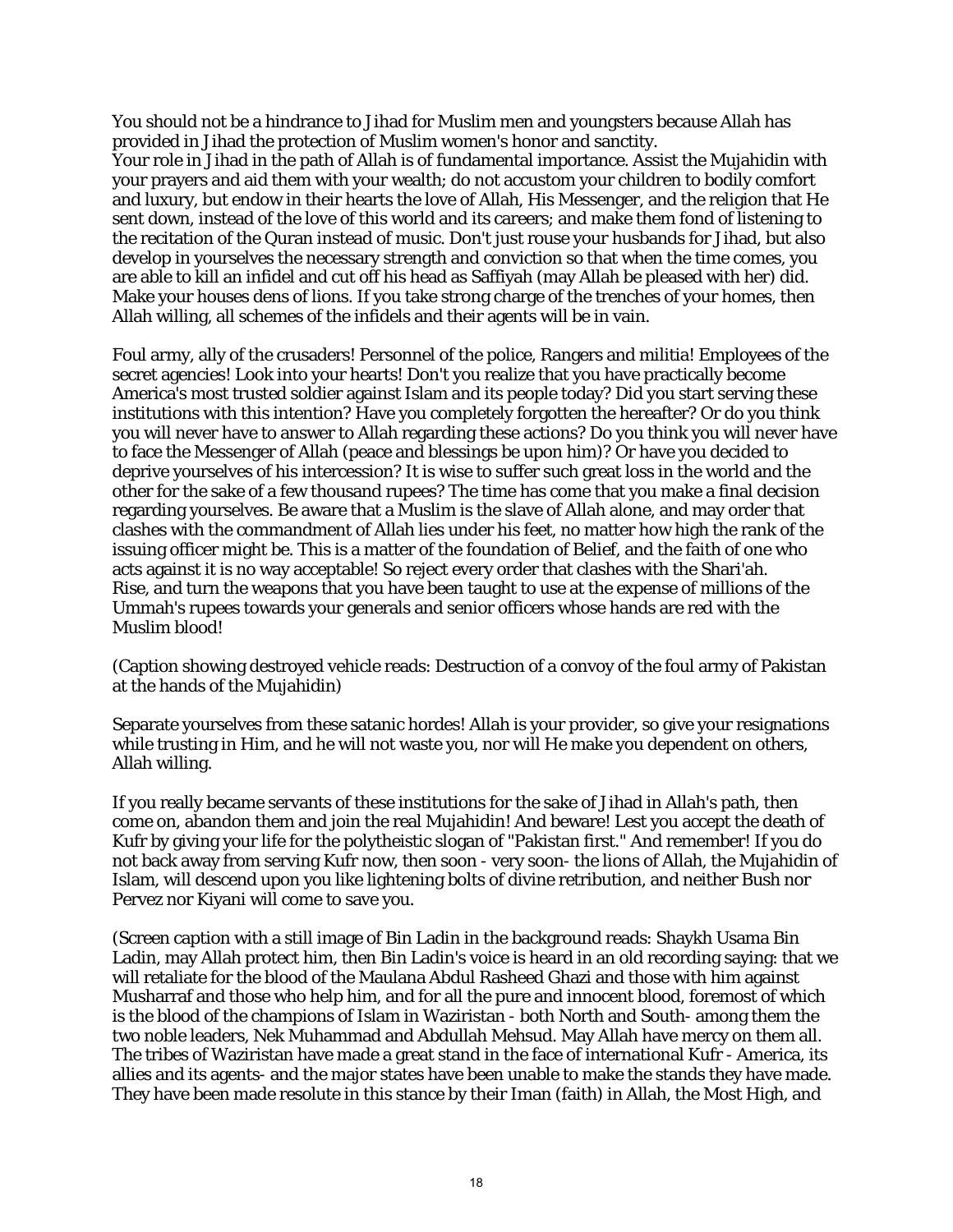their Tawakkul (reliance) on Him, and they have withstood huge sacrifices of soul and wealth. We ask Allah to compensate them well. And the Muslims shall not forget these magnificent stances, and the blood of the Ulema of Islam and leaders of the Muslims and their offspring will not be spilled in vain or neglected as long as there remains in us a pulsing vein or a blinking eye. We ask Allah to help us to fulfill that.(Narrator) Oh lions of the Pashtoon tribes! The people of Islam are looking towards you with hopeful eyes. Rise! End all disagreements between yourselves and crack down on Kufr! Proceed towards the establishment of the system of Shari'ah! Allah has honored you because of Jihad, so hold tight to it! And be aware! Lest you abandon this path and take some other way in which victory and success in the hereafter is neither promised by Allah nor by his Messenger (peace and blessings be upon him).

(Chanting accompanied by footage showing missiles being fired, military vehicles exploding, and fire and smoke engulfing vehicles with shouts of God is Great in the background)

Let's deliver the message of destruction to the oppressors And treat the helpless with benevolence Let's reject the fake flowers in the lands of falsehood And cherish the thorns on the path of truth. Rise! O defenders of my religion Let's rebel against this regime of vice Let's rebel against the regime of vice Justice and equity was erased so that The earth of truth trembled due to oppression and injustice Enmity took place between brother and brother Man now trembles from the fear of man Let's then expend for the sake of Shari'ah Our wealth and riches, our bodies and souls The love of luxury that finished us off Let's curse such love of comfort and luxury Rise! O defenders of my religion Let's rebel against this regime of vice Let's rebel against this regime of vice

(Narrator) Mujahidinof Islam! Allah is safeguarding the Religion at your hands. Even your enemy knows that it can't defeat you in battle, so it will now try to approach you as a friend. So shelter yourselves from getting close to these enemies of Islam and beware of their secret plots and conspiracies, lest these hypocrites waste the fruit of your struggle this time too, as they did with the Jihad of Kashmir.

Don't allow Satan to lower your morale by highlighting to you the hardships of this path or the distance of the destination.

Unify your ranks, and don't allow Satan to put hatred and enmity for each other into your hearts.

Strengthen your relationship w ith Allah and be aware that all promises of help and victory from Allah have as conditions obedience to Him and adherence to His Shari'ah!

So never be negligent in your actions! Make the righteous Scholars your leaders. Inquire from them before taking any step, and don't pay attention to what the Scholars of vice say.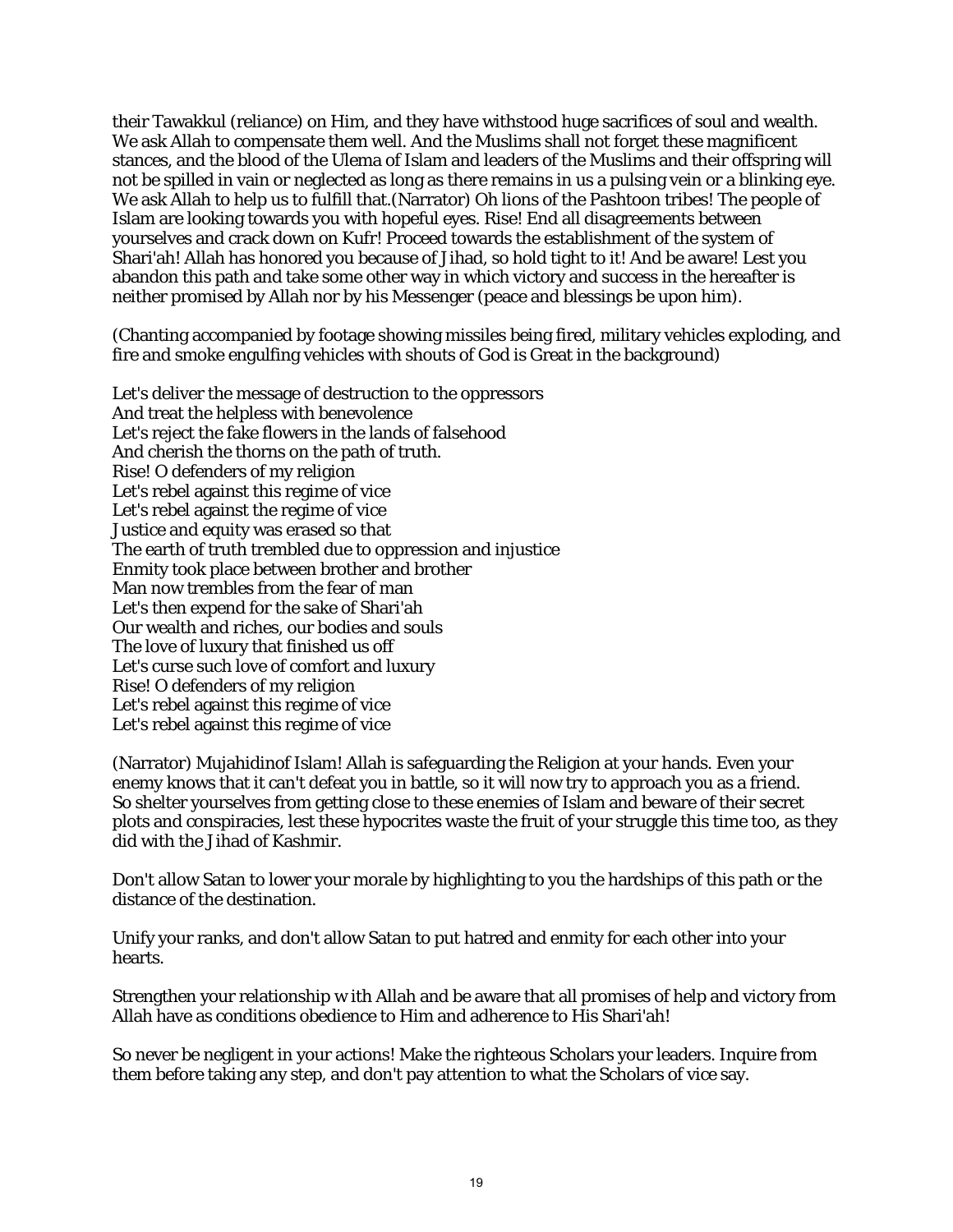(Supplication of unidentified imam in a mosque) O Allah, grant success to our brothers in Pakistan. O Allah, grant them success and protect them, and aid with the truth His Excellency President Pervez Musharraf and all his brothers and his government and ministers and aides.

(Footage showing gunmen firing at some unclear targets with a screen caption reading "Afghanistan" on the top right corner of the screen)

(Narrator) Make haste in completing your preparations in terms of military skills and faith; and then trusting in Allah and following the instructions of the Amirs of Jihad, crackdown on the forces of falsehood.

(Chanting with Al-Furqan emblem shown on the left side of the screen and the word "Iraq" on the right with footage showing explosions) Rise! O defenders of my religion Let's rebel against this regime of vice Let's proceed for the sake of loving death Come; let's play with the sword and the musket So that mankind be liberated in the world once again Free from every deceiving trap of Satanism The footsteps of Taghoot (false idols) falter once again With the slogans of the youth of this nation: "Allah is great" Let's advance in a fashion that scares death Let's endow ourselves with resolve and firmness

(With the caption reading "Iraq" still shown on the screen, footage shows a row of handcuffed men, some in military uniform, on their knees being shot in the head from behind by a masked gunman)

Rise! O defenders of my religion Let's rebel against this regime of vice Let's rebel against this regime of vice Rise! O defenders of my religion (Caption reading "Algeria" with footage showing soldiers being ambushed and shot at) Let's rebel against this regime of vice Let's rebel against this regime of vice Soft and delicate beds bring cowardice too You should not die resting on them, my friend (The word Chechnya appears on the right hand side of the screen) (Chanting continues) You should not die resting on them, my friends! "Someone here will drag my corpse over the brambles" (Screen caption reads "Kashmir" while chanting continues) Imagining this should not create fear in you Nothing is more helpless than Kufr, you should never fear Kufr Come; let us revive the emotions of jealousy Come, let us admire the passion (Caption reads "Palestine" with footage showing street fighting and an ambulance evacuating the dead) Rise! O defenders of my religion (Caption reads "Somalia" with footage showing dead bodies in the streets) Let's rebel against this regime of vice (Caption reads "Al-Andalus", the Arabic name for the Spanish region ruled by Muslims for